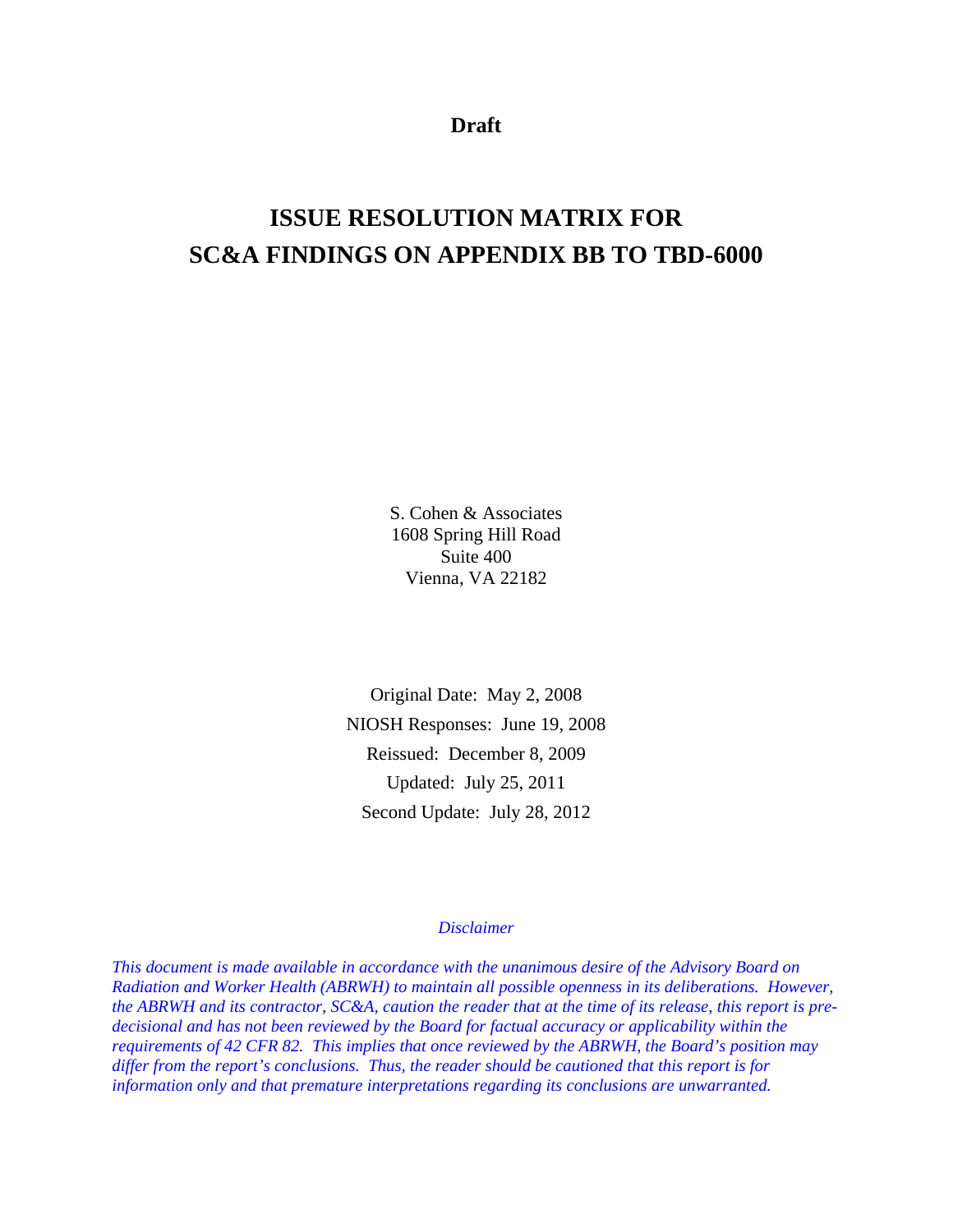# **INTRODUCTION**

The present document presents an update of the issues arising from the SC&A review of Appendix BB to "Site Profiles for Atomic Weapons Employers that Worked Uranium and Thorium Metals" (Allen and Glover 2007). It is current as of the last meeting of the Advisory Board on Radiation and Worker Health (ABRWH) in Santa Fe, New Mexico, June 19-21, 2012. A separate issues matrix pertaining to SC&A findings on the General Steel Industries (GSI) Special Exposure Cohort (SEC) petition and the corresponding National Institute for Occupational Safety and Health (NIOSH) evaluation report (ER) was last updated on June 1, 2012. Although the two SC&A reports that form the bases of these matrices have different objectives, there is considerable overlap between the two sets of issues and hence the two matrices.

# **Time Line of Appendix BB Issues Matrix**

- June 25, 2007: NIOSH issued Appendix BB to "Site Profiles for Atomic Weapons" Employers that Worked Uranium and Thorium Metals" (Allen and Glover 2007).
- March 17, 2008: SC&A (2008) issued a review of Appendix BB. Errata sheets correcting two tables in the report were sent out on March 20, and a revised version that complied with the Privacy Act was released on April 21.
- May 2, 2008: SC&A distributed the "Issue Resolution Matrix for SC&A Findings on Appendix BB" which listed 13 issues. These issues were taken from the list of 13 findings<sup>[1](#page-1-0)</sup> presented in the executive summary of our review of Appendix BB (SC&A 2008).
- June 19, 2008: NIOSH responded to the 13 issues, inserting its responses in the boxes labeled "NIOSH Response."
- December 16, [2](#page-1-1)009: The ABRWH Work Group on TBD  $6000/6001^2$  met in Hebron, Kentucky, and recommended action items to NIOSH regarding the Appendix BB issues.
- April 24, 2010: Paul Ziemer, Chair of ABRWH Work Group on TBD-6000, issued a memo summarizing the action items from the December 16, 2009, work group meeting (ABRWH 2010). We have summarized each action item pertaining to Appendix BB in the box labeled "Board Action."
- October 08, 2010: Allen (2010) prepared the "Path Forward for GSI Appendix and ER Review" in which he presented the proposed NIOSH responses to several of the Appendix BB issues. We have summarized these responses in boxes labeled "Path Forward" in the appropriate locations in the matrix.

<sup>&</sup>lt;u>1</u>  $1$  The "findings" in the earlier report are presented as "issues" in the present document.

<span id="page-1-1"></span><span id="page-1-0"></span> $2$  In March 2010, this work group was divided into two separate work groups—Advisory Board Work Group on TBD 6000 and Advisory Board Work Group on TBD 6001.

NOTICE: This July 28, 2012, version of the Issue Resolution Matrix has been reviewed for Privacy Act-protected information and redacted for public release. Future revisions will require an additional PA review.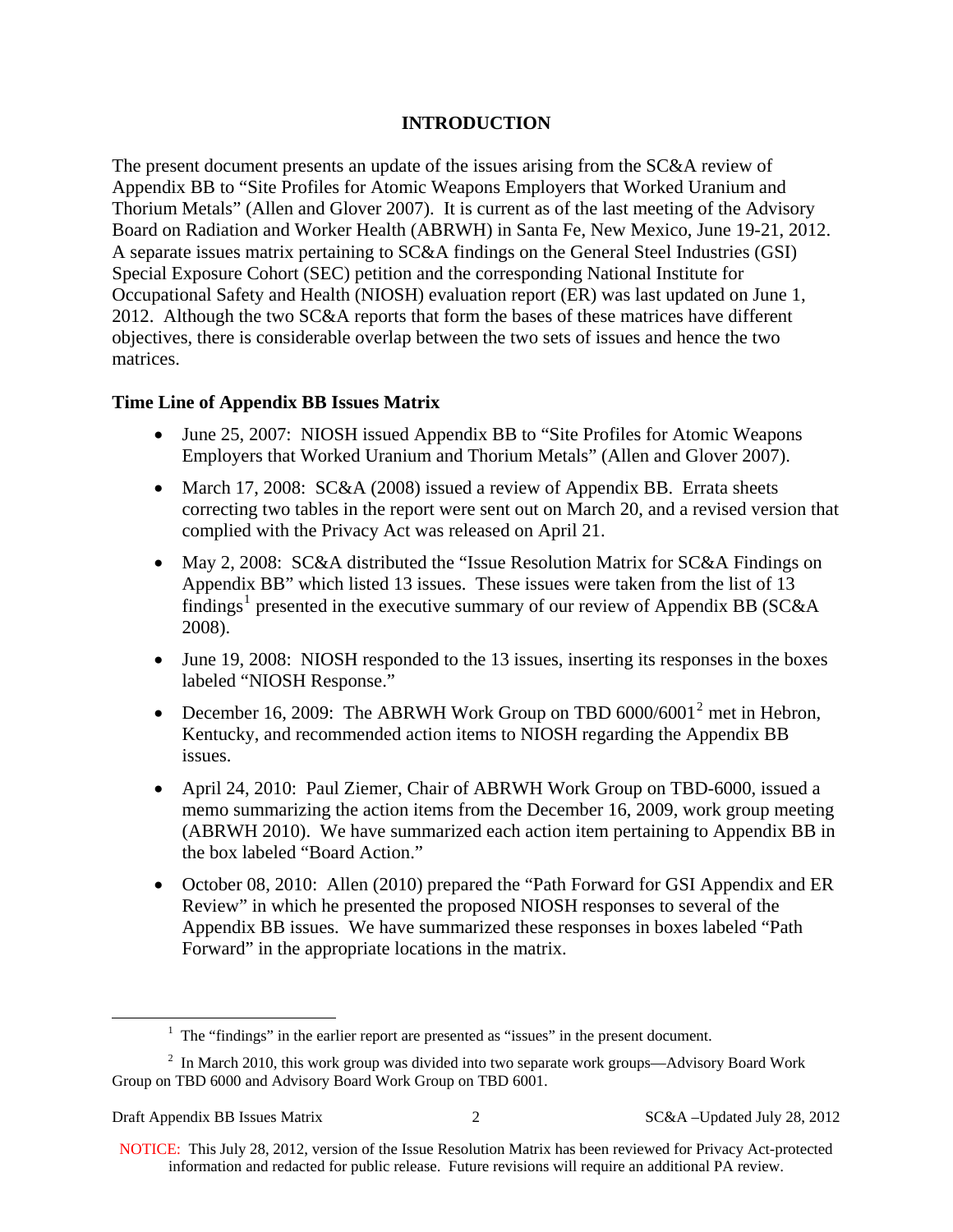- October 12, 2010: The Work Group on TBD-6000 met in Hebron, Kentucky. The work group asked SC&A to update both the Appendix BB and the GSI SEC issues matrices to reflect work group recommendations and the NIOSH responses in the "Path Forward."
- July 25, 2011: SC&A updated the the Appendix BB issues matrix, appending an observation or reply to each relevant issue in the appropriate location in the matrix. We also listed the current status of each issue.
- August 10, 2011: Allen (2011b) prepared "Battelle-TBD-6000 Appendix BB General Steel Industries: Dose Estimates for Portable Radiography Sources."
- September 15, 2011: Anigstein (2011a) prepared "Review of NIOSH Report on Portable Radiography Sources at GSI—August 2011."
- September 17, 2011: SC&A updated the SEC issues matrix, incorporating our review of Allen 2011.
- September 20, 2011: The Work Group on TBD-6000, meeting in Hebron, Kentucky, tasked SC&A with interviewing two former GSI workers and a former GSI contractor.
- October 4, 2011: Macievic (2011) prepared a report entitled "Evaluation of the Response of Film Badges to High Energy Photons."
- October 20, 2011: Anigstein (2011b) prepared a white paper: "Update on the Use of Sealed Radioactive Sources at General Steel Industries."
- October 28, 2011: Anigstein et al. (2011) issued a memo reviewing Macievic 2011.
- January 13, 2012: Allen (2012a) prepared "Battelle-TBD-6000 Appendix BB General Steel Industries: Dose Estimates for Betatron Operations."
- March 12, 2012: Anigstein and Olsher (2012) prepared "Response to 'Battelle-TBD-6000 Appendix BB General Steel Industries: Dose Estimates for Betatron Operations'."
- March 15, 2012: The Work Group on TBD-6000 met in Hebron, Kentucky. The work group asked SC&A to update the SEC issues matrix to reflect Allen 2012a, Anigstein and Olsher 2012, and discussions of these reports at the meeting.
- March 22, 2012: SC&A updated the SEC issues matrix, incorporating all developments since September 15, 2011.
- March 23, 2012: Allen (2012b) prepared "Battelle-TBD-6000 Appendix BB General Steel Industries: Addendum to Dose Estimates for Betatron Operations White Paper."
- March 25, 2012: Anigstein and Mauro (2012a) issued a memo to the work group

Draft Appendix BB Issues Matrix 3 SC&A –Updated July 28, 2012

NOTICE: This July 28, 2012, version of the Issue Resolution Matrix has been reviewed for Privacy Act-protected information and redacted for public release. Future revisions will require an additional PA review.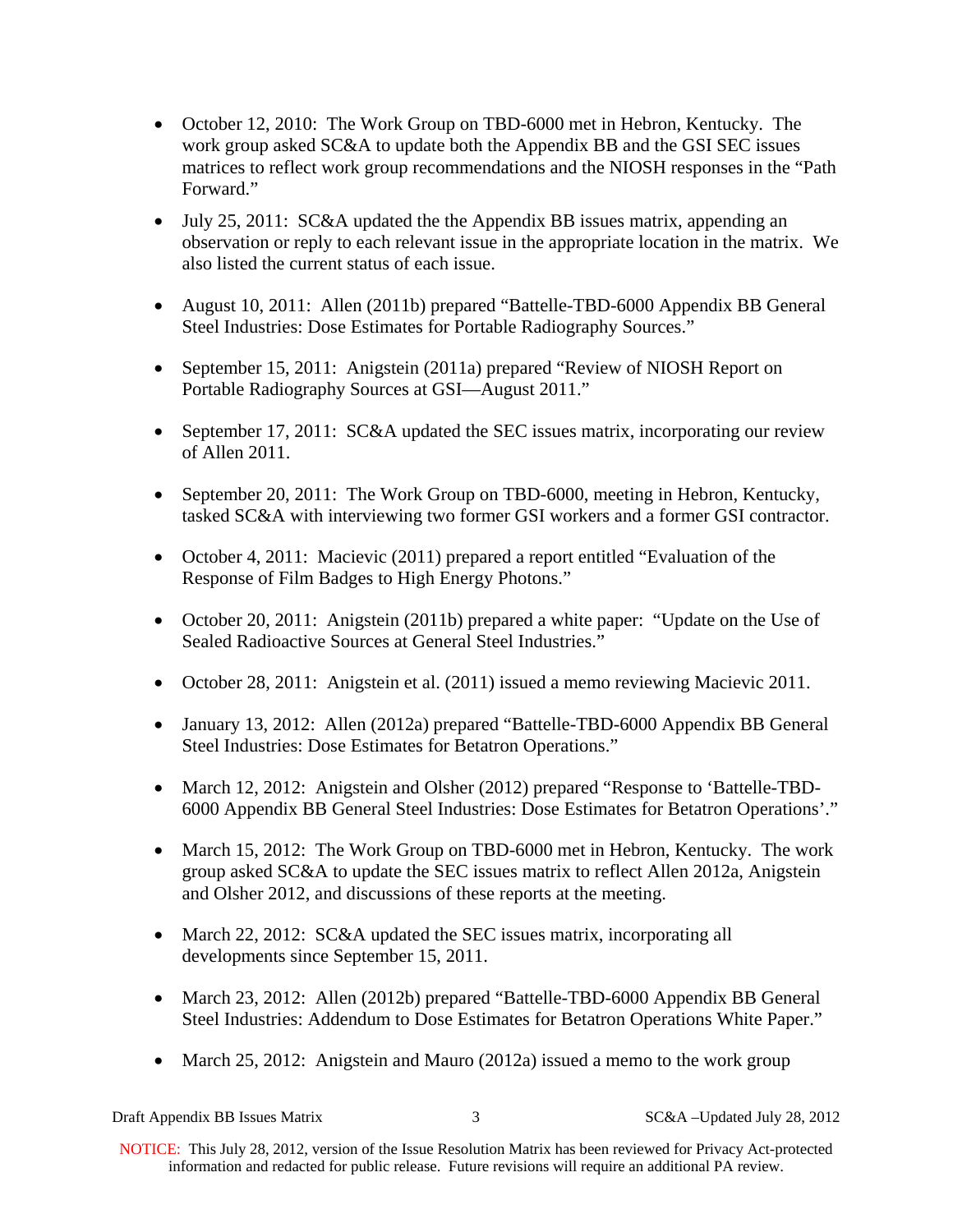entitled "Review of 'Addendum to Dose Estimates for Betatron Operations White Paper'."

- March 28, 2012: The Work Group on TBD-6000 met in Hebron, Kentucky and took two votes on recommendations to the full board regarding the SEC petition for various periods.
- May 30, 2012: Anigstein and Mauro (2012b) issued a memo to the work group updating SC&A's review of occupational internal dose at GSI.
- June 1, 2012: SC&A updated the SEC issues matrix, incorporating all developments since March 22, 2012.
- June 8, 2012: Allen (2012c) responded to Anigstein and Mauro (2012b).
- June 11, 2012: Anigstein and Mauro (2012c) issued a memo to the work group, replying to Allen (2012c).
- June 14, 2012. The Work Group on TBD-6000 held a teleconference meeting, during which a work group member questioned the use of surrogate data from TBD-6000 (Allen 2011a) to characterize the airborne uranium concentrations at GSI. The work group voted not to recommend action on the GSI SEC petition to the full board, pending resolution of the surrogate data issue.
- June 20, 2012. The ABRWH, at its meeting in Santa Fe, NM, tasked SC&A with reviewing the use of Allen's (2011a) surrogate data to characterize the airborne uranium concentrations during uranium handling operations at GSI.
- July 16, 2012. Anigstein (2012) transmitted a report reviewing the use of Allen's (2011a) surrogate data to characterize the airborne uranium concentrations during uranium handling operations at GSI.
- $\bullet$  July 25, 2012. Anigstein et al. (2012) transmitted a memo suggesting an alternative model for the calculation of uranium intakes at GSI.
- July 28, 2012: SC&A updated the matrix, including all developments up to the current date.

# **Status Summary**

- Issue 1 (data sources): *Open.*
- Issue 2 (period of covered employment): *Open.*
- Issue 3 (betatron beam intensity): SC&A recommends that this issue be *Closed*.
- Issue 4 (underestimate of stray betatron radiation): *Open.*

Draft Appendix BB Issues Matrix 4 SC&A –Updated July 28, 2012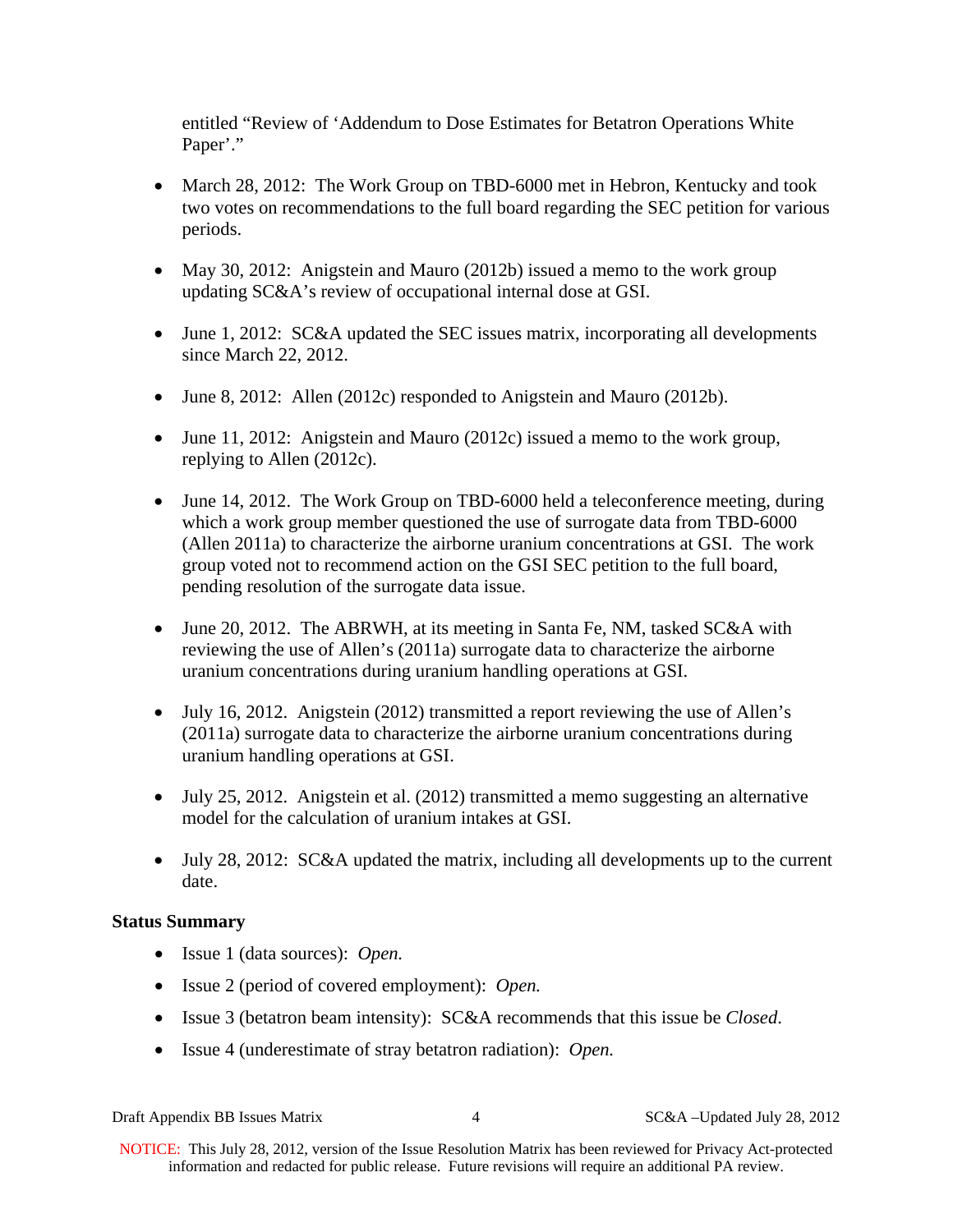- Issue 5 (other radiography sources): *Open.*
- Issue 6 (skin dose) : *Open.*
- Issue 7 (residual radiation from betatron apparatus): SC&A recommends that this issue be *Closed*.
- Issue 8 (work hours): *Closed* —Dr. Ziemer noted that the Work Group, NIOSH, and SC&A are in agreement.
- Issue 9 (work practices): SC&A recommends that this issue be *Closed*.
- Issue 10 (dose rates from uranium): *Open*.
- Issue 11 (doses to other workers): *Open*.
- Issue 12 (surface contamination and resuspension): *Open*.
- Issue 13 (incorrect units): *In Progress*, pending completion of revised Appendix BB.

# **Level of Importance**

We have assigned four levels of importance to these issues, which we define in the following manner:

- **High**: Capable of having a significant impact on individual dose reconstructions and hence on the probability of causation (POC) for the claimants.
- **Medium**: Could alter the POC for some individuals.
- **Low:** Recommended technical improvements in the accuracy of dose reconstructions, but unlikely to have major impacts in most cases.
- **N/A:** Not applicable because issue was closed by action of the Work Group or SC&A recommends that the issue be closed.

We have assigned the following levels of importance to these issues:

- Issues 1, 4–6, and 11–12: *High*
- Issues 2 and 10: *Medium*
- Issue 13 (use of correct and consistent units of dose and exposure): *Low*
- Issues 3 and 7–9: *N/A*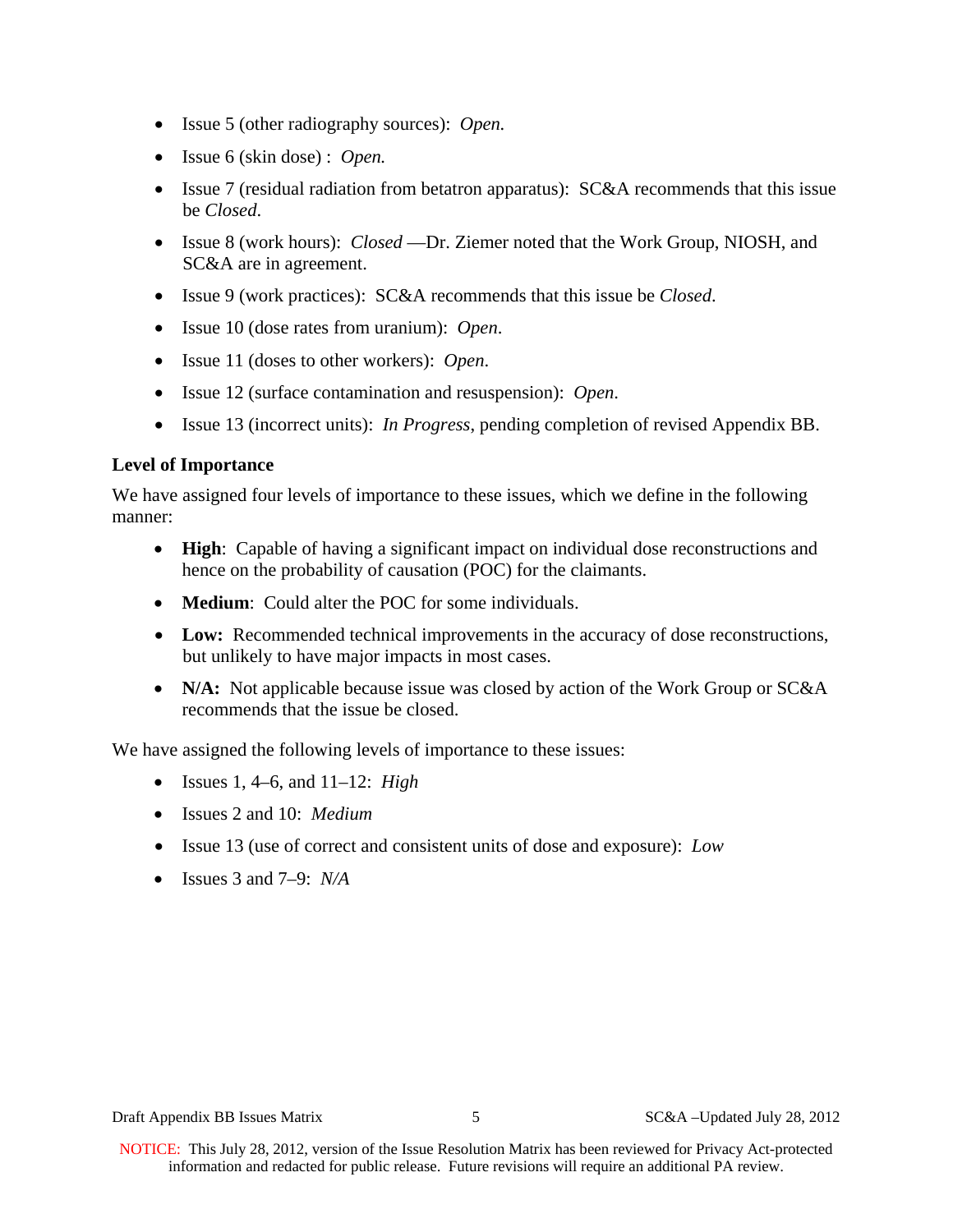# **Issue Resolution Matrix for SC&A Findings on Appendix BB to TBD-6000**

# **Issue 1: Completeness of Data Sources**

**SC&A Finding**: The authors of Appendix BB have not utilized some key information on the GSI Granite City site. For example, they failed to note the presence of two betatrons, housed in two different buildings, as indicated in the reports by Murray and Uziel (1992), and Murray and Brown (1994), and as was brought out at the General Steel Industries Worker Outreach Meeting on August 21, 2006. Other examples of incomplete utilization of available data are presented in the context of other findings discussed below.

**NIOSH Response** (6/19/08): The information was used in the preparation of the appendix though it was admittedly not well documented. The presence of a second betatron likely would not change the modeled exposure (since a worker could be in proximity to only one at a time), but information that has been refined since the earliest discussions might affect the modeled dose. However, NIOSH has obtained film badge results for the betatron operators and is in the process of comparing this data to the modeled doses.

**Board Action (**12/16/09): Discussed at meeting of the Work Group on TBD-6000/6001.

Action items: (4/24/10) (ABRWH 2010):

- Concerning Landauer report on Picker X Ray film badge records, NIOSH is still awaiting a report back from Landauer. (*Reference: p. 125 of the 12/[16]/09 transcript*.)
- NIOSH is to evaluate new source term information (that had been identified by the petitioner) to determine if Appendix BB needs to be updated/revised. (*Reference: p. 125 of the 12/[16]/09 transcript.)*

**SC&A Observations** (7/23/11)**:** During a telephone conversation with Robert Anigstein (SC&A), the late [**redacted**], former betatron supervisor, hypothesized that since GSI purchased x-ray film from Picker, they might have obtained their film badges from that company before switching to Landauer in November 1963. This hypothesis was buttressed by our learning that Picker had, in fact, offered film badge dosimetry services, and that there were currently one or more file cabinets labeled "Picker" at Landauer. However, the Atomic Energy Commission (AEC) licensing records indicate that film badges during 1962– 1963 were provided by the Nuclear Consultants Corporation (no longer in business).

7/28/12**:** NIOSH should take note of information about external exposures prior to the Landauer film badge program that started in November 1963. Specific data include the exposure records for [**redacted**] that, together with information obtained by SC&A in interviewing [**redacted**], demonstrate that there was a film badge monitoring program as far back as 1957. Additional information is the report to AEC that AEC external exposure limits were never exceeded from 1953 onward.

In calculating internal exposures from intakes of uranium, NIOSH should take note of the contamination survey of the Old Betatron Building prior to the cleanup under FUSRAP in June 1993.

**Status** (7/28/12)**: Open.**

# **Issue 2: Period of Covered Employment**

**SC&A Finding**: Appendix BB states that the covered activities took place in 1953–1966. It is plausible and claimant favorable to assume that this work began in 1952. We base this assumption on Atomic Energy Commission "Correspondence Reference Form," with a hand-corrected date of December 5, 1952, that has a summary titled, "Regarding ingots of uranium metal furnished to General Steel Castings Co. for betatron testing." Since the Army installed the first betatron in Granite City in January 1952, an event that was reported in a local newspaper, it seems likely that Mallinckrodt would have taken advantage of this facility at an early date.

Draft Appendix BB Issues Matrix 6 6 SC&A –Updated July 28, 2012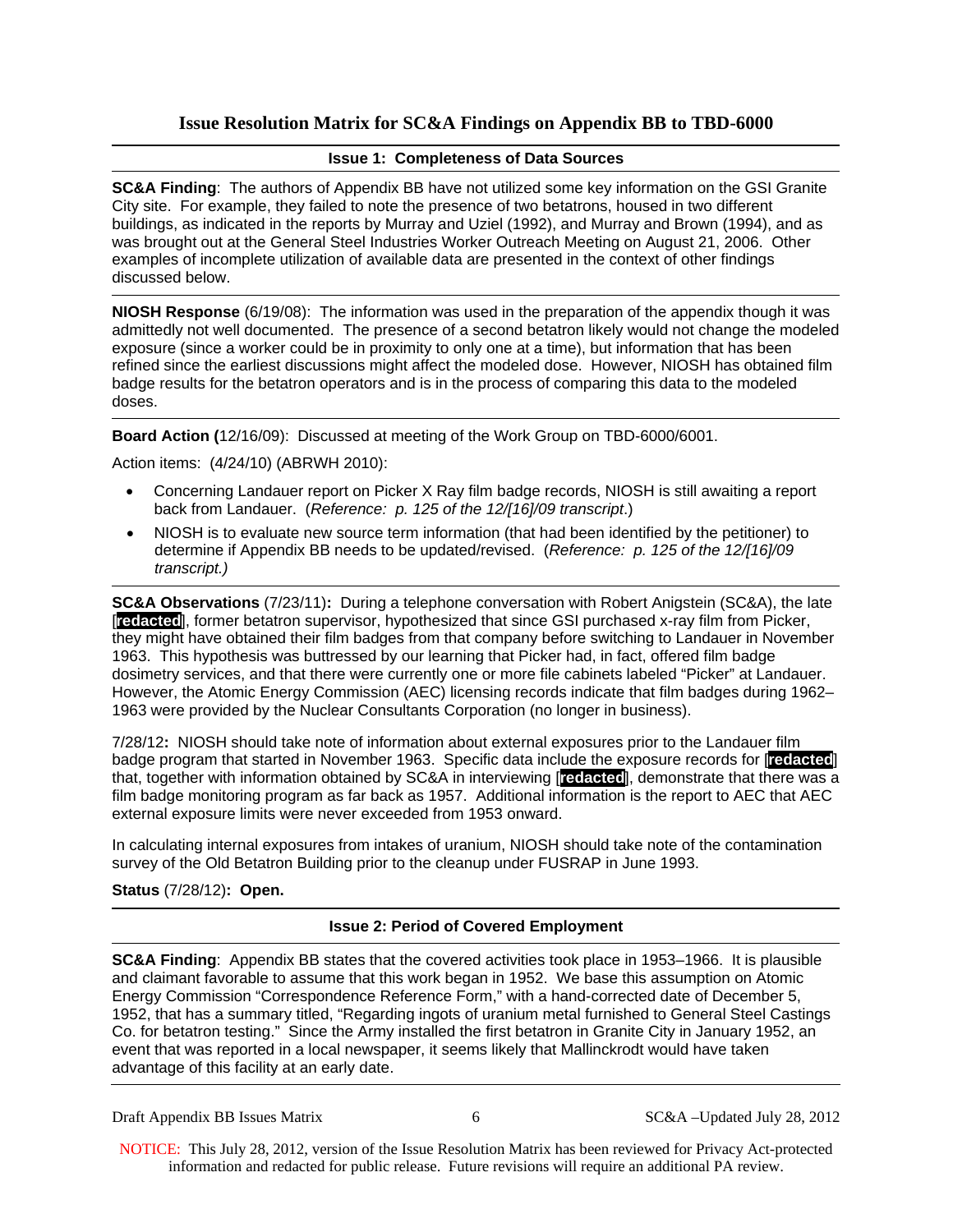**NIOSH Response** (6/19/08): NIOSH uses the official covered period established by the Department of Labor, and does not have the authority to amend that covered period. It is our understanding that this information was available at the time the period was established for GSI however, we will forward the information to the DOL for their consideration.

**Board Action** (12/16/09: Discussed at meeting of the Work Group on TBD-6000/6001.

Action item (4/24/10) (ABRWH 2010):

 NIOSH to confirm that DOL received information concerning a possible start date for the covered period (1952 rather than 1953). *(Reference: p. [151] of the 12/[16]/09 transcript*.)

**SC&A Reply** (7/23/11): We have not seen any further communication regarding receipt by DOL of information from NIOSH. We have since found an announcement by the U.S. Army on January 13, 1952, regarding the installation of a betatron at GSI in Granite City, Illinois, reported in the New York Times on the following day. The assumed 1953 starting date is based on a single AEC memo, which is cited by DOE in qualifying the site for inclusion in FUSRAP. DOE would have had no incentive to determine if the starting date could have been 1952, since that would not have affected the eligibility of the site for FUSRAP. DOL should be informed that it is at least equally likely that AEC started utilizing the GSI betatron in 1952 as in 1953.

**Conclusion**: An additional year of covered employment may affect the POC for some claimants.

**Status** (7/28/12)**: Open.**

## **Issue 3: Underestimate of Betatron Beam Intensity**

**SC&A Finding**: The authors assume a betatron beam intensity of 100 R/min (without the aluminum beam-flattening compensator) at a distance of 3 ft from the target. They cite an interview with Jack Schuetz as the source of information that the betatron beam had a "design maximum" output of 100 R/min. This value is inconsistent with the material furnished by Schuetz (2007), which lists outputs of up to 282 R/min. It is also inconsistent with the Allis-Chalmers acceptance criteria for the betatron tubes, which required a minimum output of 220 R/min at 25 MeV. We find that assigning an uncompensated intensity of 250 R/min at 3 ft is reasonable and claimant favorable.

**NIOSH Response** (6/19/08): To be clear, Mr. Schuetz indicated

*"Tubes manufactured in the early 1950s produced outputs between 125-150 R/M, the 1960s between 200-275 R/M and by the late 1970s, between 300-375 R/M @ 25 Mv. These levels were only obtainable in my laboratory machine with varying percent reductions depending on individual field locations and whether in-house maintenance personnel or my trained service engineers installed the tubes."* 

Mr. Schuetz then went on to list the last 7 tubes purchased by GSI in a table. The shipping dates ranged from 12-29-1969 to 5-31-1973. The output at 25 Mv ranged from 260 to 282. At the 8/11/2006 worker outreach meeting, operators recalled values of 100 R/M from the old betatron and 250 R/M from the new betatron. Based on worker accounts, NIOSH concluded that the old betatron, which dated from the early 1950's could only develop 100 R/m in use at GSI, while the new betatron could develop 250 R/m. This information, along with other refined information and possible issues with uranium [activation], could affect the modeled dose, but NIOSH has obtained film badge results for the betatron operators and is in the process of comparing this data to the modeled doses.

However, as indicated in the SC&A review, NIOSH has obtained film badge results for betatron operators. We are in the process of comparing this data to the modeled estimates provided by both the appendix and SC&A.

Draft Appendix BB Issues Matrix 7 SC&A –Updated July 28, 2012

NOTICE: This July 28, 2012, version of the Issue Resolution Matrix has been reviewed for Privacy Act-protected information and redacted for public release. Future revisions will require an additional PA review.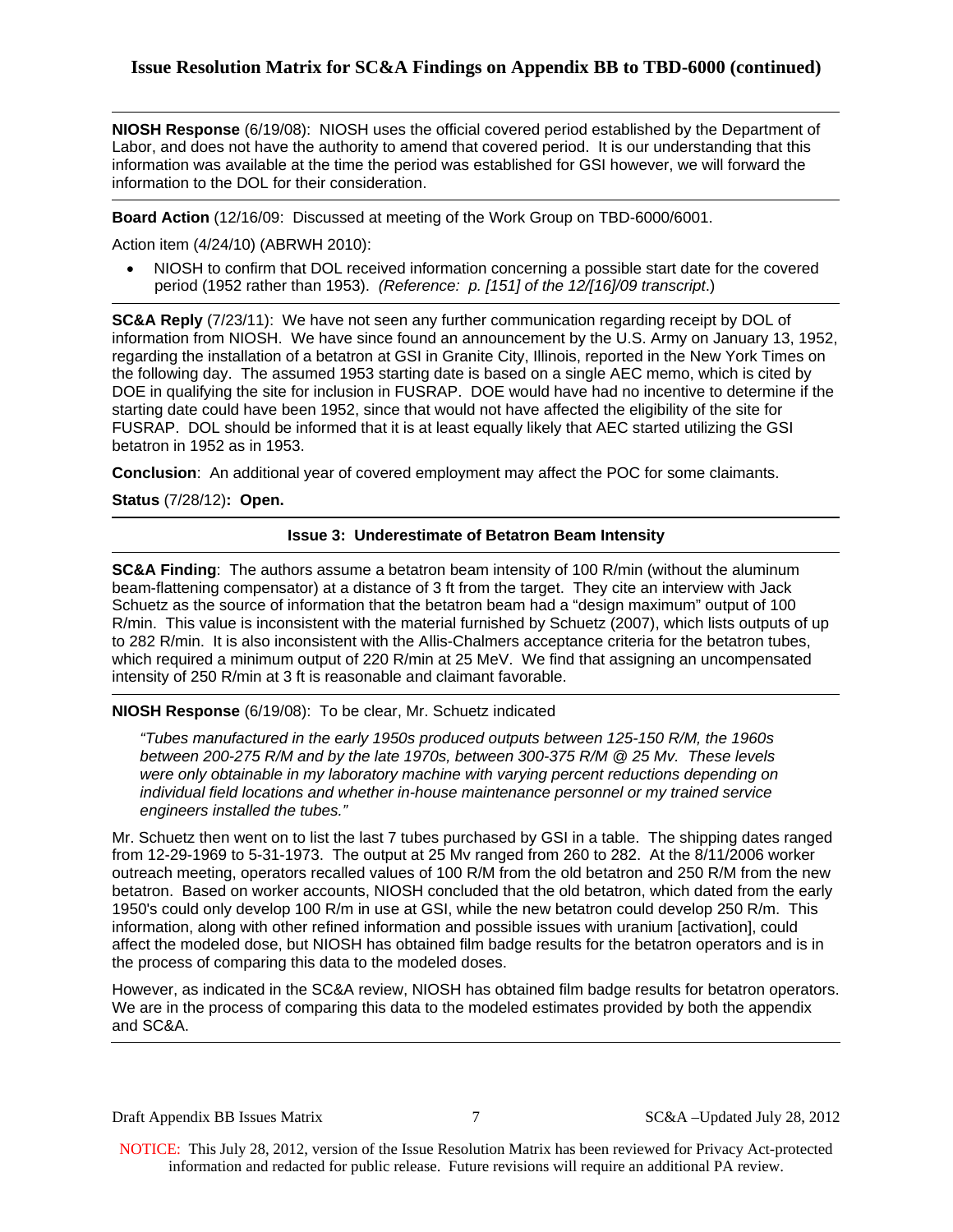**Path Forward** (10/08/10) (Allen 2010): NIOSH proposes using a value of 100 R/min for the old betatron machine and 250 R/min for the new betatron machine. This is in keeping with recollections of former GSI radiographers that indicate the old betatron had a lower output.

**Board Action** (10/12/10): Paul Ziemer, Chair of TBD-6000 Work Group, confirmed that NIOSH and SC&A agreed that the unmodulated output of the new betatron should be modeled as 250 R/min at 3 ft from the internal betatron target, which is reduced to approximately 160 by the aluminum beam-flattening compensator. It was also agreed that the output of the old betatron should be modeled as 100 R/min, with the compensator in place.

**New Betatron Model** (1/13/12 and 3/23/12): Allen (2012a and 2012b) updated the NIOSH betatron model, which utilized the higher output of the 25-MeV betatron as the limiting case for both the new and the old betatrons.

**Status** (7/28/12)**:** SC&A recommends that this issue be closed.

#### **Issue 4: Underestimate of Stray Radiation from Betatron**

**SC&A Finding**: Appendix BB understates the stray radiation during the operation of the betatrons. Our calculations show higher dose rates in the control rooms than the 0.72 mrem/h cited in the Appendix. We calculated effective dose rates of 208 mrem/h on the roof, which was occasionally occupied by maintenance workers, 22 mrem/h in a restroom, and up to 51 mrem/h in other areas accessible to workers while the betatron was in operation. The Appendix ignores neutrons generated in the betatron target, which make a minor but potentially significant contribution to the effective doses.

**NIOSH Response** (6/19/08): As indicated in the SC&A review, NIOSH has obtained film badge results for betatron operators. We are in the process of comparing this data to the modeled estimates provided by both the appendix and SC&A. The data includes an area dosimeter from the Betatron control room.

## **Path Forward** (10/08/10) (Allen 2010):

New Betatron Building:

- Develop exposure scenarios for betatron x-ray examination, "shooting scenarios" (shooting angle, duration of exposure, time between exposures, etc.);
- Develop scenarios for potential worker exposures during betatron operations "worker scenarios" (working on the roof, occupying the rest room, etc.);
- Develop a model of the betatron building using new dimension information and "calibrate" the model using the 80 Ci Co-60 source survey;
- Determine dose rate at various locations associated with "worker exposure scenarios" from each of the "shooting scenarios" and include the betatron control room as one location; and,
- Combine dose rates from various combinations of "shooting scenarios" into realistic combinations consistent with a heavy utilization but not to exceed 10 mrem per 168 hours in the betatron control room.

#### Old Betatron Building:

 Similar path forward for the Old Betatron except "worker exposure scenarios" change and there is no "calibration" survey.

**SC&A Reply** (7/23/11)**:** Before assuming that the dose inside the betatron control room did not exceed 10 mrem per 168 hours, NIOSH needs to establish the following: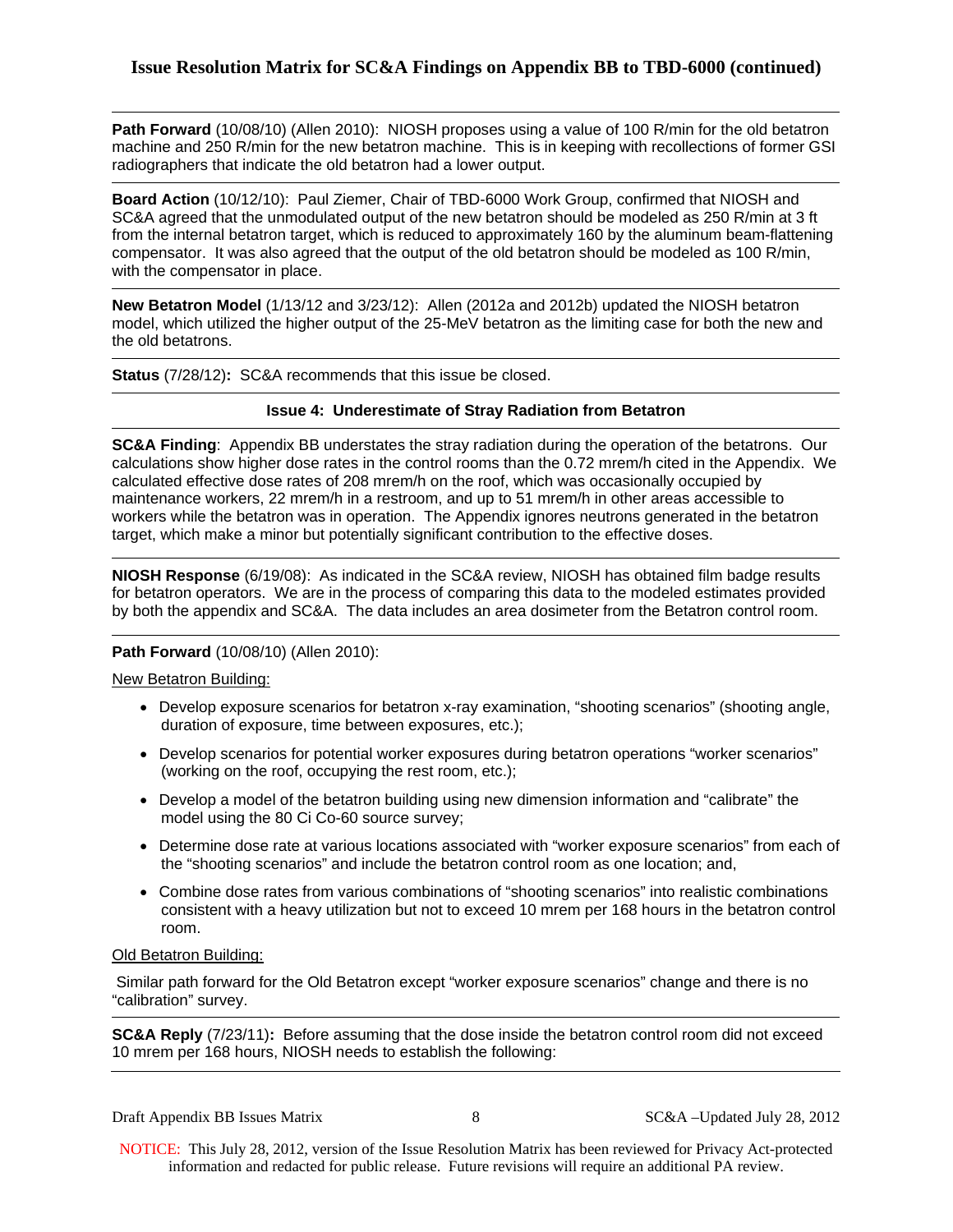- Was film badge No. 001, called "BETATRON CTL," in fact kept in the betatron control room?
- Since there were two betatrons operating at the time, in two separate buildings, do we know which of the two control rooms housed this badge?

Absent any records or worker testimony, we do not agree that this is a correct, claimant-favorable assumption on which NIOSH should base its exposure model.

We also question the assumed MDL of 10 mrem, based on the following observations by Joseph Zlotnicki, CHP (former Landauer official, currently member of SC&A staff):

*Following is my opinion regarding the Landauer film dosimetry MDL for high energy photons. (>250 keV).* 

*While a film dosimeter can readily measure 10 mrem of low energy photons, it is a much more difficult task once the photon energy reaches a few hundred keV or above. The over-response of the film emulsion to x-rays around 40 keV by a factor of 30 was a blessing and a curse for film badge dosimetry and was one of the reasons that film has largely been replaced.* 

*It is very difficult to say what the MDL would be for high energy photons, but it almost certainly was higher than 10 mrem, even on a good day. Below are some of the factors that one would need to consider in deriving the MDL. Note that some items are systematic and some vary day to day and person to person:* 

- *Film type*
- *Base fog (age since manufacture and storage conditions)*
- *Processing*
- *Storage during the issuance period*
- *Background radiation levels*
- *Storage and handling of background, calibration and control film*
- *Densitometer calibration, sensitivity and step size per density unit*
- *Calibration methods, energy and lowest dose point*
- *Rounding and truncation preference*
- *Film holder design*
- *Wear location on body (backscatter)*

*As can be seen, there are numerous sources of variation. Based on my experience, a single click (i.e. the smallest quantum of dose) on a good densitometer would have been on the order of 15 mrem for high energy photons. Remember, the assigned dose is determined by subtracting two numbers that are derived from the density on the user film and the density on the background or "blank." The subtraction was probably done in terms of dose, not density, however. In other words, the density on the two films being compared was converted to dose and subtracted in the dose, not density, domain.* 

*Other film system reviews have recommended using 40 mrem as the MDL, including the National Research Council report on atmospheric testing and ORAU reports on DOE sites. This might be* 

*a little high for Landauer's system, but 20 mrem to 30 mrem might be a better choice than 10 mrem for high energy photons.*

**NIOSH Response** (10/04/11): Macievic (2011) prepared a report entitled "Evaluation of the Response of Film Badges to High Energy Photons."

Draft Appendix BB Issues Matrix 9 SC&A –Updated July 28, 2012

NOTICE: This July 28, 2012, version of the Issue Resolution Matrix has been reviewed for Privacy Act-protected information and redacted for public release. Future revisions will require an additional PA review.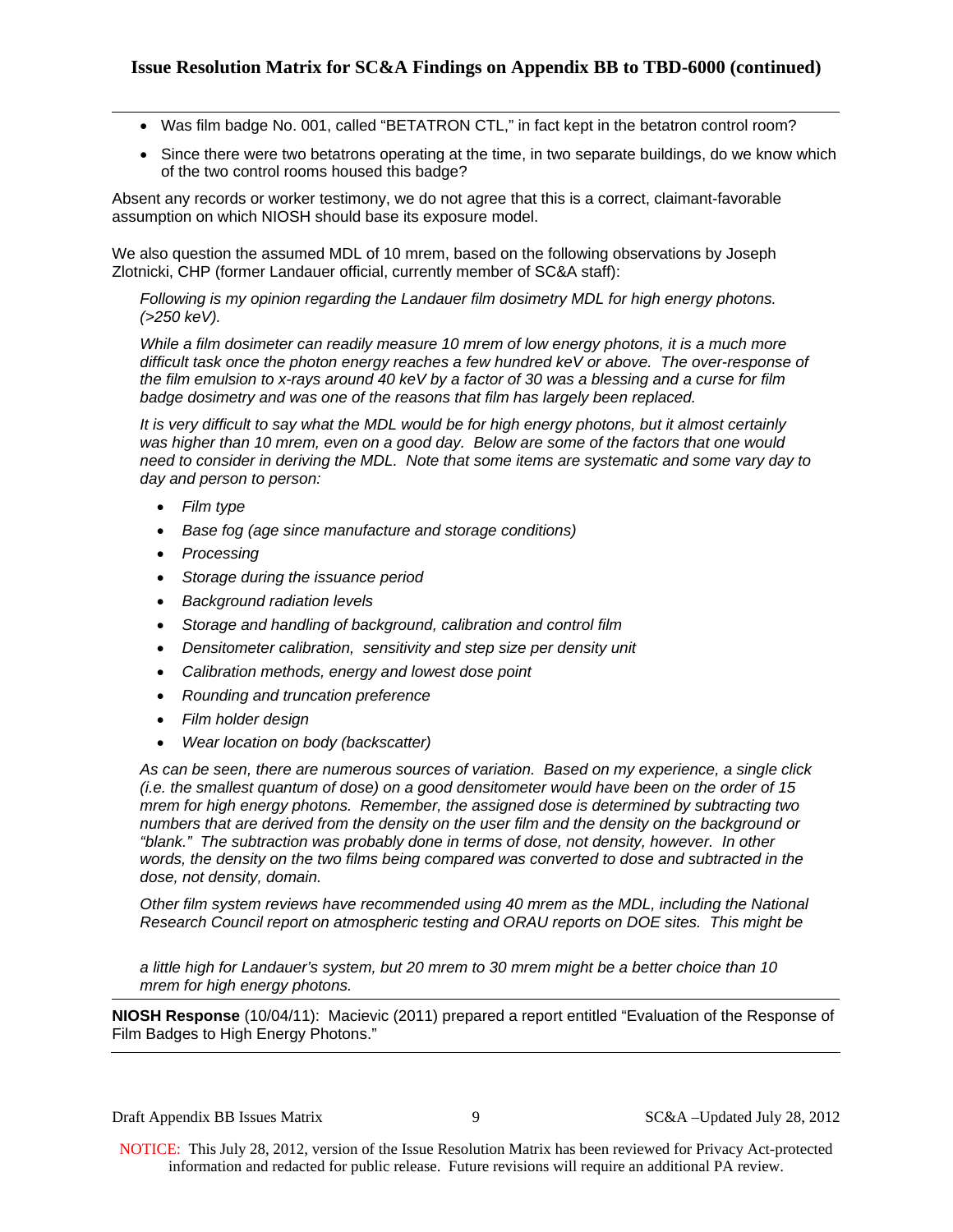**SC&A Reply** (10/28/11): Anigstein et al. (2011) issued a memo reviewing Macievic 2011. We concluded that the Landauer film badge dosimetry reports for GSI during the 1963–1966 time period are comparable in accuracy to reports of other film dosimeters used at other facilities during that era, and are also comparable to current dosimetry practices.

**NIOSH Response** (1/13/12): Allen (2012a) assessed the exposures of the layout man working just outside the entrance to the New Betatron Building. The analysis utilized 15 betatron/object geometries, then selected two geometries that would result in a dose of 10 mrem/week at the assumed film badge rack location, assuming the use of a control badge.

**SC&A Reply** (3/12/12): Anigstein and Olsher (2012) observed that Allen (2012a) assumed a lead shield between the New Betatron Building and the No. 10 Finishing Building that might have not been present prior to 1968, the date of a GSI application to amend their AEC license to permit the use of an 80-Ci<sup>60</sup>Co source. We found that (1) the betatron radiographic geometries are unrealistic and not necessarily representative of GSI operations; (2) there is insufficient evidence for the assumption of a betatron control badge; (3) the location of the film badge storage rack was not consistent with worker testimony.

**NIOSH Response** (3/23/12): Allen (2012b) revised the previous analysis, removing the lead shield, but retaining a thick steel shield. He also moved the location of the film badge rack, but retained other aspects of the analysis.

**SC&A Reply** (3/25/12): Anigstein and Mauro (2012a) observed that the external exposures to photon, neutron, and beta radiation assigned by NIOSH to the layout man were 2- to 4-fold lower than the limiting exposures proposed by SC&A. We found that the revised NIOSH MCNPX model placed the film badge rack at a distance from the control room but separated by only an air-filled space, neglecting interior walls and intervening equipment. This would increase the exposure rate at the location of the rack and thus suppress the calculated exposures of the workers. We found a lack of realism in assigning doses to the layout man for 1953–1966 based on exposure to stray radiation from the new betatron, since this machine was first installed near the end of 1963.

#### **Board Action**:

**Status** (7/28/12)**: Open**

# **Issue 5: Failure to Assess Other Radiography Sources**

**SC&A Finding:** The authors acknowledge the use of other radiography sources, notably <sup>60</sup>Co, but dismiss the doses from these sources, stating that the doses from the betatron would be more limiting. As shown in our analysis, an 80-Ci <sup>60</sup>Co source produced a dose rate of up to 960 mrem/h on the roof of the New Betatron Building, and rates of 12–16 mrem/h in other locations outside the building. Furthermore, stray radiation from a 250-mCi<sup>60</sup>Co source that was used in a lightly shielded structure could have produced dose rates in accessible areas of 9–17 mrem/h.

These rates are one to three orders of magnitude higher than the stray radiation cited in the Appendix.

**NIOSH Response** (6/19/08): As indicated in the SC&A review, NIOSH has obtained film badge results for betatron operators. We are in the process of comparing this data to the modeled estimates provided by both the appendix and SC&A. The data includes operators that indicated they used the sources.

## **Path Forward** (10/08/10) (Allen 2010):

GSI Co-60 sources (1962 on)

- Develop worker exposure scenarios–both radiography room and open area radiography
- Radiographers reported to wear film badges when working with isotopes

Draft Appendix BB Issues Matrix 10 10 SC&A –Updated July 28, 2012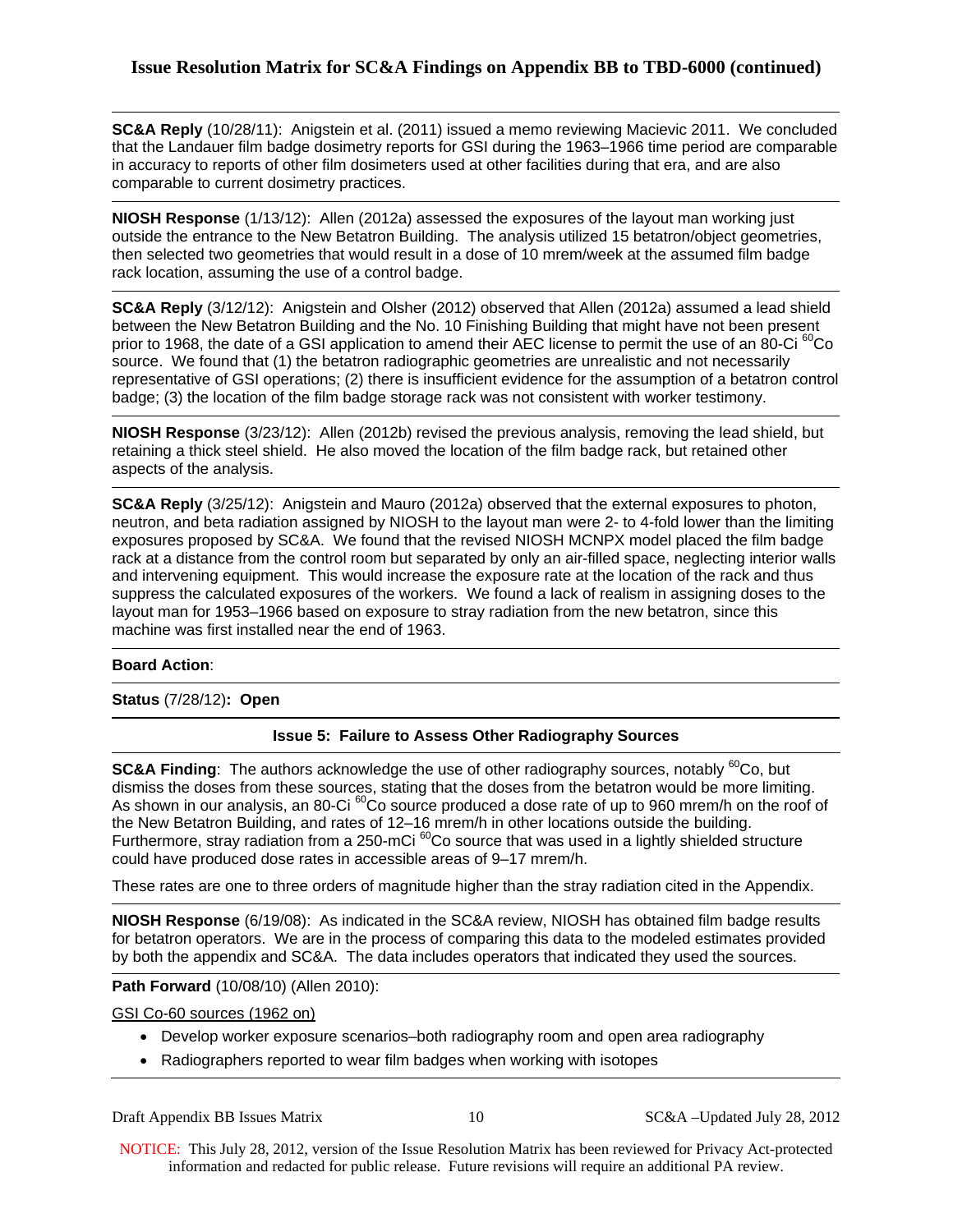- Divide film badge readings into normal and incident readings (assume over 100 mr in a week is an incident)
- Determine frequency and amount of incident exposures and distribution of remaining doses.
- Reconcile "normal" film badge readings with radiographer exposure scenarios
- Add incident exposure based on frequency and amount of incidents

# X-ray Machines

- X-ray machine usage described as being infrequent.
- Radiographers wore film badges during betatron operations and source operations (when film badges were issued). A natural assumption is that they would have worn them for x-ray machine operations as well.
- Photon beam from an x-ray machine is directional and pointed at a piece of equipment being examined. It is not realistic to believe it would be routinely pointed at a nearby individual.
- Develop model to determine exposure rate from machine photon leakage and backscatter from steel. Compare dose rates to other sources to determine if further analysis is necessary.

# Ra-226 sources

SC&A presented a model for exposure from a 500-mg Ra-226 source using a fishing pole technique. In the model it is assumed the radiographer holds the source for the duration of the exposure. The technique is sometimes performed in that manner but cannot be performed for very long durations because variance in the position of the source will affect the clarity of the radiograph. Therefore, the technique requires the radiographer to hold the source very steady for the duration of the exposure. The fishing pole technique can also be used as a technique to move the source from the shielded container and placing it in a location for the x ray. In both cases, a one minute duration is not unrealistic.

A former GSI worker remembered seeing a pole he believed to be the fishing pole for radiography and estimated its length to be 12 feet. The purpose of the pole is to increase the distance between radiographer and source. The estimate of the source being 1 meter from the radiographer leaves nine feet remaining and defeats the purpose of using a pole. It is more realistic to believe the radiographer is in the middle of the length of pole or near the opposite end from the source. The middle of the pole would represent a six foot distance and the calculation performed by SC&A would change from 28 rem per year to approximately 7 rem per year. Also, the calculation assumes one person performs all the radiography at the site. It is likely that duties were shared and this dose can be at least divided by two to represent at least two radiographers.

# St. Louis Testing Sources

St. Louis Testing was contracted to perform some radiography at GSI. The individual that indicated he did this work discussed using a 10 curie Co-60 source outdoors to examine Westinghouse casings. He indicated the exposures took one week and a half a day (180 hours). He also indicated a boundary was delineated at the 2 mr/hr point and 2 radiographers kept the area under constant surveillance. Lastly, he indicated that 10 of these exposures were performed over a six month period. For a typical work week of 65 hours, a GSI employee would be on site for approximately 69.6 hours of each exposure. If at the radiography boundary the entire time, it would equal 139 mrem of dose per shot. Multiplying that by 10 shots equals 1.39 rem of dose over that six month period. The other radiography remembered by the St. Louis Testing employee was the use of a 50 curie Ir-192 source to perform some repair shots in the repair area. The individual indicated that the Ir-192 showed more detail than the betatron and implied this wasn't used a lot because it caused more castings to be rejected.

The 50 curie Ir-192 source would produce a dose rate approximately 1.8 times higher than a 10 curie Co-60 source reducing the duration of the exposure necessary to expose the film. Repair shots would concentrate on a particular area rather than the overall casting. This would allow the source to film distance to be reduced and further shorten the duration of the shot. Lastly, the St. Louis Testing employee implied few shots were performed with this source. Even though the source was stronger, the

Draft Appendix BB Issues Matrix 11 SC&A –Updated July 28, 2012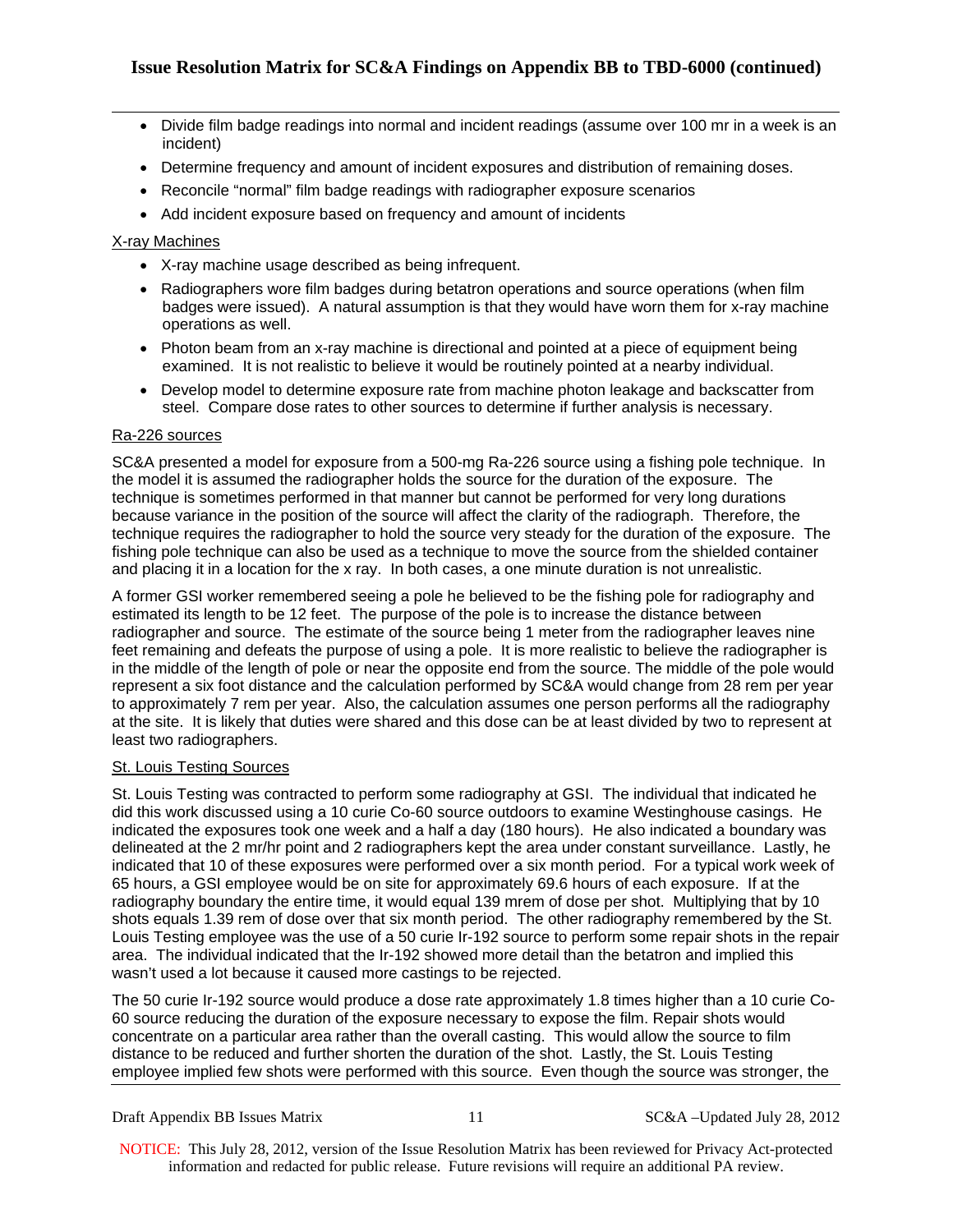2 mr/hr boundary would still be the standard used to delineate an area. Taken together, these pieces of information imply that number and duration of Ir-192 shots should be less than the Co-60 shots while the same 2 mr/hr boundary would be used. It should therefore be a bounding estimate to double the 1.39 rem estimate of the Co-60 source to account for dose from the Ir-192 source.

**SC&A Reply** (7/23/11): There are no data on radiation exposures from April 1962, when the two <sup>60</sup>Co sources were procured, until mid-November 1963, when the Landauer film badge monitoring began. Since the latter date coincides with the installation of the new betatron (transferred from the closed GSI facility in Eddystone, Pennsylvania), exposure conditions were most likely different during the Landauer period. For instance, the expanded use of the betatrons might have led to a *decrease* in the use of sealed sources and thus a lower frequency of incidents. Consequently, it would be inappropriate to apply a model based on the frequency of incidents during the Landauer period to an earlier time.

We agree that workers would not routinely be exposed to the direct beam from the x-ray machines. However, [**redacted**], a former GSI betatron operator, reported at least one incident in which the x-ray machine was activated with workers in the room (Anigstein 2010b). [**Redacted**], was presumably wearing his film badge, non-radiographers not wearing film badges could also have been accidentally exposed in this or other incidents of which neither NIOSH nor we have any knowledge.

Allen (2010) is incorrect in characterizing the calculation of exposures of radiographers from  $^{226}$ Ra sources, performed by SC&A (Anigstein 2010a), as a *model*. As stated in our report, "Although we cannot construct a plausible bounding exposure scenario for the exposure of a worker performing <sup>226</sup>Ra radiography with the fishpole technique, we can perform a *sample calculation* [italics added] to indicate the potential exposure from such a source." We agree that one former worker recalled walking past the area used for the sealed-source radiography and seeing a pole leaning against the wall that he estimated to be 12-ft long, which he *assumed* was used in the fishpole technique. More reliable information was provided by [**redacted**], who performed such radiography. He stated that the pole was 4–6 ft long, and that the exposed source was 4–6 ft from his body (Anigstein 2010b). [**Redacted**] was interviewed after Anigstein (2010a) performed the sample calculation. Given the range of distances recalled by [**redacted**], we believe that a claimant-favorable distance would be 142 cm (122 [= 4 ft] + 10 [distance from skin to center of torso] = 142).

There is no basis for dividing the exposure among two radiographers. If 10 exposures were performed per shift, these could be accommodated by one worker using a single source if the average exposure was less than, say, 45 minutes. If the exposures were longer, the same worker could set up one exposure, then use the second radium source to set up another exposure in a different location. Distributing the work among two radiographers is not based on factual data and is not claimant favorable.

We do not agree with the estimated exposures of GSI workers from radiography performed by St. Louis Testing. As stated by Anigstein (2010a, PA-cleared version):

*Mr. Sinn [of St. Louis Testing] later explained that he meant that there was one radiographer on each shift. . . With only one radiographer on duty, there would have thus been times when the area was unattended while he took necessary breaks. Some GSI workers could have intruded into the exclusion area and received exposures from these sources that were greater than those from the 260 and 280 mCi 60Co sources possessed by GSI.* 

**NIOSH Report** (8/10/11): Allen (2011b) calculated the radiation exposures of radiographers and nonradiographers to <sup>226</sup>Ra during 1953–1962. The assessment of doses to radiographers divided the radiography among two workers, and used the average distance and exposure duration cited by [**redacted**], a GSI radiographer from that era. The resulting dose rate was 3,573 mrem/y. A maximum dose of 1,353 was assigned to nonradiographers. For 1962–1966, a maximum annual dose of 2,671 mrem/y was assigned to GSI radiographers, based on their working with St. Louis Testing at the GSI site; a maximum dose rate of 1,348 mrem/y—from the use of GSI-owned <sup>60</sup>Co sources—was assigned to nonradiographers during the same time period.

Draft Appendix BB Issues Matrix 12 SC&A –Updated July 28, 2012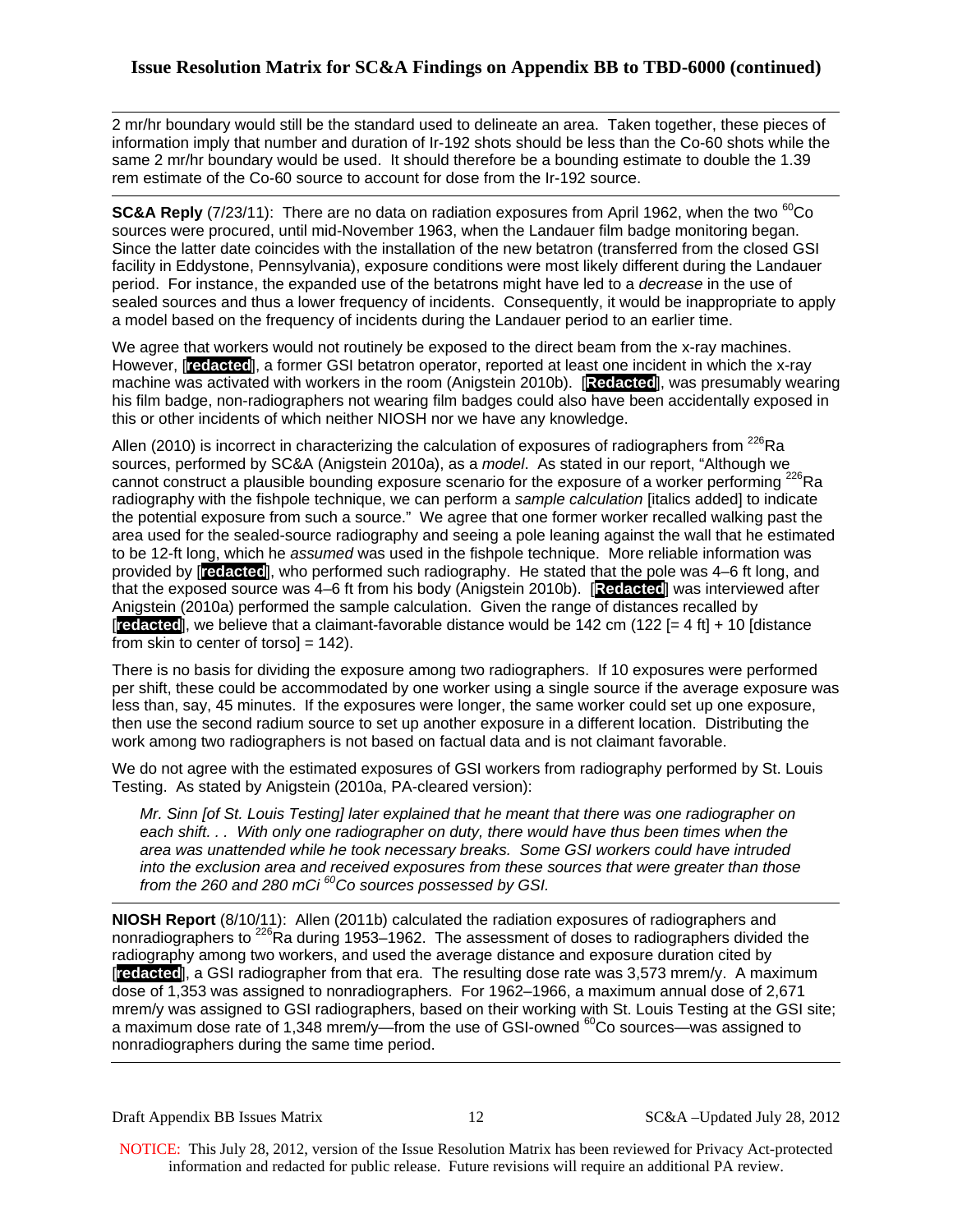**SC&A Reply (**9/15/11): Anigstein (2011a) estimated the annual exposure of a radiographer positioning and removing <sup>226</sup>Ra sources before and after each radiographic exposure to be 9.39 R/y. The analysis assumed that the <sup>226</sup>Ra radiography would be performed by a single radiographer. The shortest distance to the source and the longest exposure duration, based on information from [**redacted**], were used in the assessment. However, we had insufficient information to estimate the doses to the radiographer during the radiographic exposures, or to nonradiographers from the use of <sup>226</sup>Ra sources. We estimated an exposure of 2.8 R/y of GSI radiographers to St. Louis Testing sources at the GSI site, which is numerically similar to Allen's (2011b) 2.67 rem/y. However, we did not agree with the lower dose of 1.35 rem/y Allen assigned to nonradiographers.

10/20/11: Anigstein (2011b) interviewed two former GSI workers and two former GSI contractors. Based on the information acquired from these interviews, we updated our assessments of exposures to portable radiation sources. We used three independent approaches to estimate exposures of radiographers to <sup>226</sup>Ra sources. First, we extrapolated the 4.5 years of dose records of [**redacted**], who performed radiography only on weekends, to a full-time radiographer and derived annual doses of 9–20 rem/y, depending on how frequently [**redacted**] had worked. Next, we performed an MCNP analysis of the exposures inside the radiographers' office in the radiographic facility in No. 6 Building and added the results to the previously estimated exposure from handing the source before and after radiography, obtaining a total exposure of 9.69 R/y. Finally, we noted the statement in the initial GSI application for an AEC license, that the applicable AEC dose limits during the previous 10 years were never exceeded. These annual limits were 15 rem/y in 1953–54, and 12 rem/y after 1954. Since the AEC limits encompass or overlap the other two dose estimates, we recommend that these limits be used to bound the doses during these two respective time periods.

## **Board Action**:

**Status** (7/28/12)**: Open**

## **Issue 6: Neglect of Skin Dose**

**SC&A Finding**: Appendix BB ignores the skin dose from beta radiation from activated steel. Our analysis yielded doses of about 2 rads/y to bare skin from beta radiation from irradiated steel.

**NIOSH Response** (6/19/08): As indicated in the SC&A review, NIOSH has obtained film badge results for betatron operators. We are in the process of comparing this data to the modeled estimates provided by both the appendix and SC&A. The modeled beta dose and photon dose are linked and so the beta dose can adjusted to the film badge data by using the model.

**SC&A Reply** (7/23/11): Although Allen (2010) discussed plans for modeling the activation of steel, the "Path Forward" does not mention calculation of skin dose.

**NIOSH Report** (1/13/12): Allen (2012a) listed the dose rates from natural uranium metal, which were taken from SC&A 2008, and which included the contribution of activation and fission products. He also calculated skin doses to the betatron operator and the layout worker from residual activity in HY-80 steel following betatron irradiation, using the results of earlier SC&A calculations.

**SC&A Reply** (3/12/12): Anigstein and Olsher (2012) recalculated the doses from irradiated uranium, using the current version of MCNPX—SC&A (2008) had utilized an earlier beta version (26e) released in November 2007. Our new analysis indicated a slight decrease in the beta dose; the results cited by Allen (2012a) are claimant favorable and in sufficiently close agreement with our later analysis. However, we found that Allen's use of our earlier calculations of residual nuclides in HY-80 steel markedly underestimate these activities and the resulting doses to the skin when compared to results obtained with the current MCNPX version 27e.

#### **Board Action**:

Draft Appendix BB Issues Matrix 13 SC&A –Updated July 28, 2012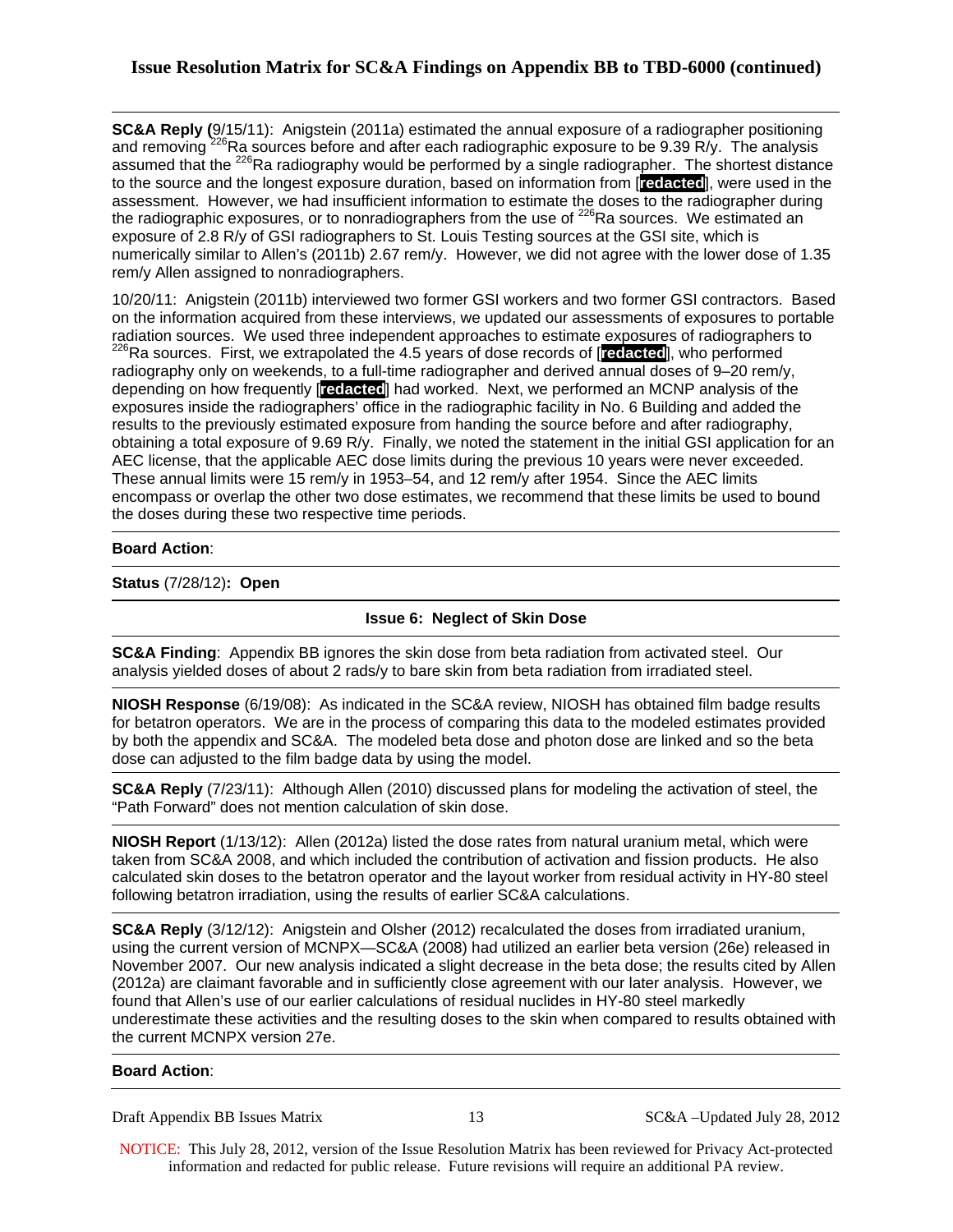## **Status** (7/28/12)**: Open**

## **Issue 7: Underestimate of Exposure to Activated Betatron Apparatus**

**SC&A Finding**: Appendix BB assigns an initial exposure rate of the betatron operator of 15 mR/h from activation products in the betatron apparatus, based on a measurement reported by Schuetz (2007) at 6 ft (183 cm) from the betatron target. This exposure rate would apply only if the operator were located 6 ft from the betatron during the setup period. Such an assumption is inconsistent with the calculation of dose rates from the handling of irradiated steel or uranium, which assumes that the betatron operator spent one half of the setup time at a distance of 1 ft (30 cm) from the metal and the rest at 1 m. Assuming, as we did, that his distance from the betatron target ranged uniformly between 3 and 6 ft (61– 183 cm) would double his exposure rate.

**NIOSH Response** (6/19/08): As indicated in the SC&A review, NIOSH has obtained film badge results for betatron operators. We are in the process of comparing this data to the modeled estimates provided by both the appendix and SC&A.

Path Forward (10/08/10) (Allen 2010): A former Allis-Chalmers employee indicated that the betatron machine exhibited residual radioactivity causing an exposure rate of about 15 mr/hr in front of the machine six feet from the target. He further indicated that dose rate diminished to near zero within 15 minutes and that identical measurement behind the machine showed 1% of the forward readings. To investigate the source of this exposure, activation of several components was explored, as well as the possibility of some residual current in the accelerator causing this effect. No viable explanation for this phenomenon has yet been discovered. However, the Allis-Chalmers employee did not state the conditions that were associated with these measurements. If little air movement occurred it could be possible that the 15 mr/hr exposure rate was caused by air activation. Under those conditions, the activated air would exhibit the highest concentration where the beam was exposing the air and low concentrations behind the machine. The half-life of N-13 is approximately 2 minutes while that of O-15 is approximately 10 minutes. This does not necessarily correlate well with the dose rate diminishing to zero within 15 minutes. However, considering that some air movement would dilute the concentration and lower the dose rate, it appears to be a possible explanation for this dose rate measurement.

Air activation would cause an external dose from the air, not the machine. Operators exposed to this would be exposed in an isotropic geometry. The 511 keV photon would be easily detectable by the film badges worn by the operators. Therefore, residual radiation coming from the machine will not be considered a source of radiation exposure for the radiographers. Instead, air activation will be considered in the scenarios.

**SC&A Reply** (7/23/11): We do not agree that air activation can account for the residual radiation from the betatron after shutoff that was measured by Jack Schuetz when he was employed by Allis-Chalmers. As was discussed by Robert Anigstein (SC&A) at the October 12, 2010, work group meeting, SC&A had calculated the exposure of the betatron operator from air activation, obtaining an estimated exposure of 6 µR per shift. It is not plausible that the 15 mR/h reported by Mr. Schuetz could be due to air activation.

We disagree with the decision, reported by Allen (2010), not to consider the residual radiation from the betatron as a source of exposure of the radiographers. We note that Mr. Schuetz's account is corroborated by the betatron instruction manual (Allis-Chalmers 1951), which warns users not to touch the betatron doughnut for at least 15 min after the machine is turned off, stating that the tube becomes "intensely radioactive" while generating x rays. Although our MCNPX analysis could not replicate this phenomenon, our simplified model of the betatron most likely did not include all materials in the doughnut tube nor did it include the magnets and surrounding structures. Thus, the analysis does not invalidate Schuetz's data.

The fact that elevated exposures were, for the most part, not found in the film badge dosimetry data also

Draft Appendix BB Issues Matrix 14 SC&A –Updated July 28, 2012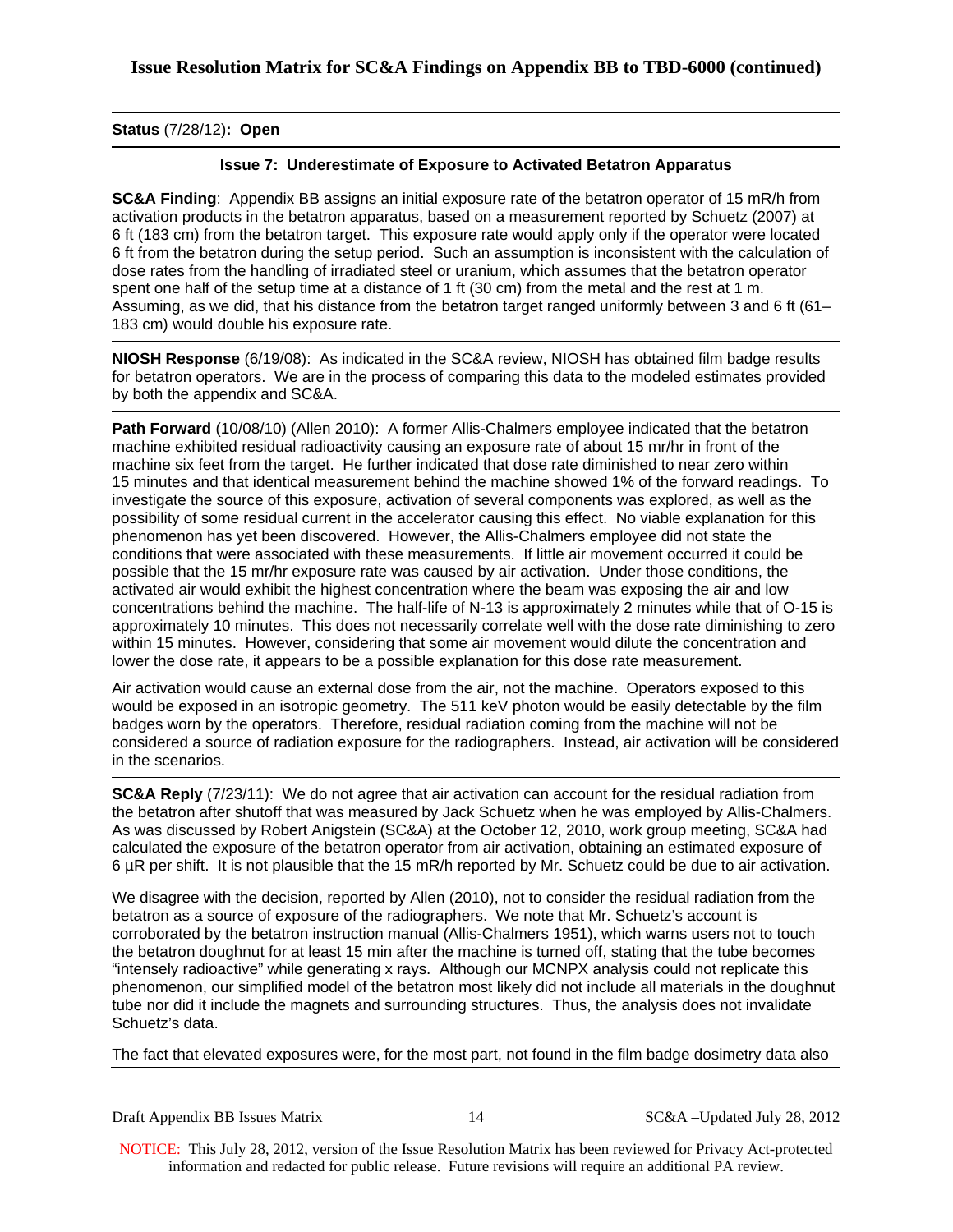does not invalidate these observations. SC&A (2010) stated:

*The response of film badges worn by GSI workers was highly dependent on the energies and angles of incidence of the photon radiation. This issue assumes particular significance when the exposure is in the posteroanterior (PA) orientation, as was the case for at least part of the time that the betatron operator was setting up the exposure of a steel casting and was exposed to residual radiation from the betatron apparatus. He would have his back to the instrument when he was marking the casting, using the remote controls to adjust the position of the betatron, and measuring the distance to the casting. According to ICRP (1997, table A.22), the ratio between the directional dose equivalent at a depth of 10 mm at 180° to that at 0° [H'(10,180°):H'(10,0°)] ranges from zero (i.e., < 0.005) for photon energies*  $E \le 30$  *keV to 0.62 at*  $E = 10$  *MeV.* 

**NIOSH Report** (1/13/12): Allen (2012a) examined various mechanisms that could explain the residual betatron radiation reported by Schuetz (2007) and concluded that the most likely cause was magnetic interference that could have caused a spurious reading on the survey meter.

**SC&A Response** (3/12/12): Anigstein and Olsher (2012) reexamined the possibility that the residual radiation consisted of low-energy x-rays that were partially shielded by the operator's body and would therefore not be registered on the film badge, normally worn in front, if his back was to the betatron apparatus. Our analysis showed that, in theory, the operator could have received an effective dose that was slightly higher than the MDA of the film badge, assumed to be 10 mrem/week. However, since the limiting photon dose was to either the layout man, in 1963–1966, or to the radiographer using  $^{226}$ Ra in 1953–1962, the bounding photon exposures of GSI workers would not be affected by such radiation.

**Status** (7/28/12): SC&A recommends that this issue be closed.

## **Board Action**:

## **Issue 8: Underestimate of Work Hours**

**SC&A Finding**: The authors assume that the GSI employees worked an average of 2,400 h/y. This estimate is contrary to the recollection of the workers, who remember working 50–80 h/week. The consensus estimate was 65 h/week, or 3,250 h/y. Such a value is reasonable and claimant favorable, and should be adopted as a default value for dose reconstruction.

**NIOSH Response** (6/19/08): As indicated in the SC&A review, NIOSH has obtained film badge results for betatron operators. We are in the process of comparing this data to the modeled estimates provided by both the appendix and SC&A. Since the film badges measure the dose received over the course of a week, the amount of time taken to receive that dose would no longer be relevant.

**Path Forward** (10/08/10) (Allen 2010): Operators provided an estimate of typical work hours different than that utilized by the appendix (3250 hrs per year). The path forward addresses revising the model taking all new information into account and including the operator's estimate of work hours.

**Board Action** (10/12/10): Paul Ziemer, Chair of TBD-6000 Work Group, noted that there is agreement on the length of the work week among NIOSH, the WG, and SC&A.

# **Status** (10/12/10)**: Closed**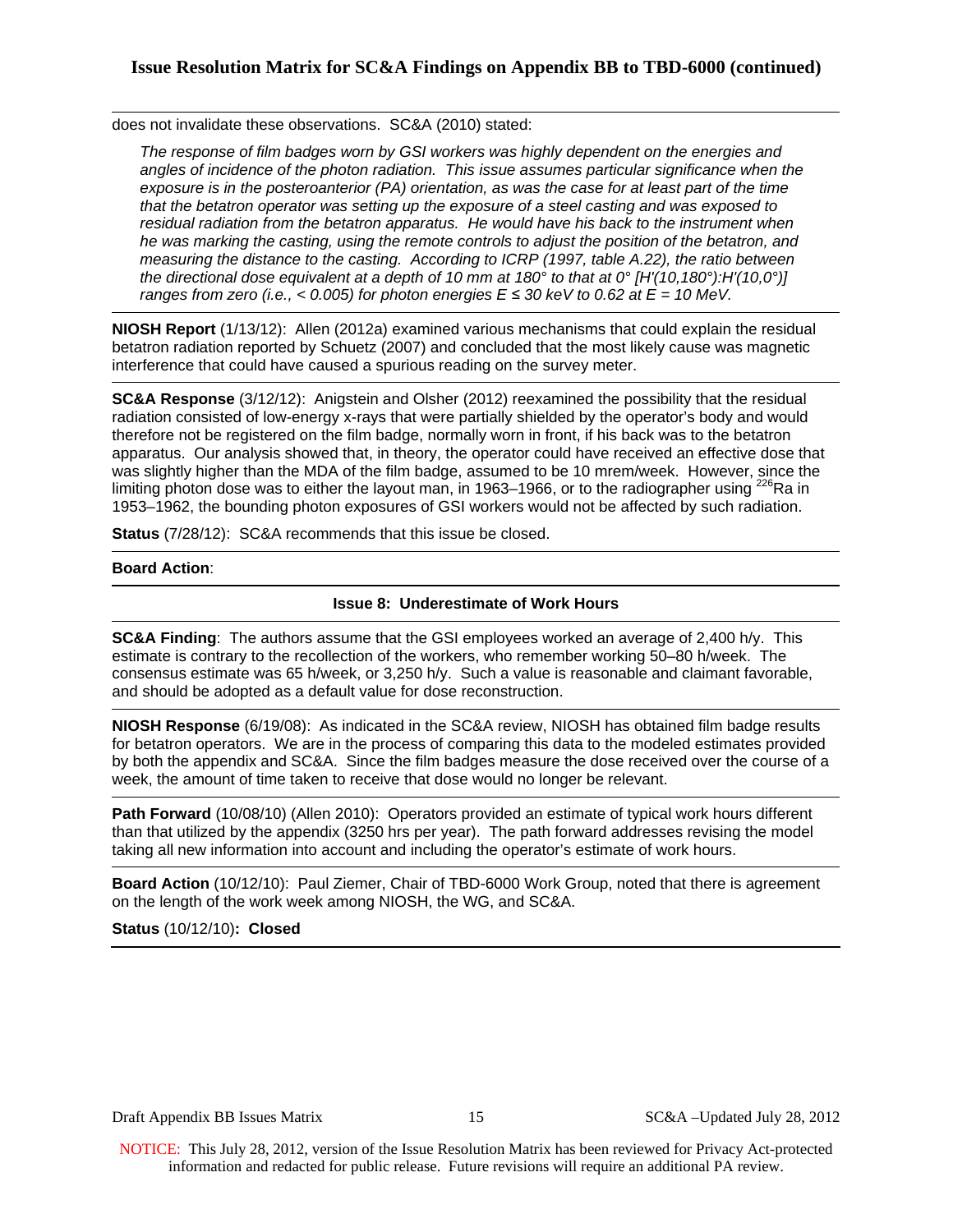## **Issue 9: Mischaracterization of Steel Work Practices**

**SC&A Finding**: According to Appendix BB, "The overall estimate for Betatron x-ray of steel is: 30 minutes setup with no dose; one hour Betatron x-ray exposure due to skyshine at 0.72 mR/hr; and, 30 minutes takedown." Such a description is at variance with a report prepared by former GSI workers that indicates repeated exposures of the same casting, with 12–15 minutes between exposures. Since both the steel and the betatron were activated from previous exposures, there was no setup period with no dose. Furthermore, most exposures were of a few minutes' duration, which reduced the time in the control room, where the exposure rates were relatively low, and increased the number of times during the day that the operators were exposed to the steel and the betatron.

**NIOSH Response** (6/19/08): As indicated in the SC&A review, NIOSH has obtained film badge results for betatron operators. We are in the process of comparing this data to the modeled estimates provided by both the appendix and SC&A. Since the film badges measure the dose received while performing this work, the exact exposure scenario is no longer important.

**Path Forward** (10/08/10) (Allen 2010): The path forward states that NIOSH will revise the model using new exposure scenarios [see Issue 4, above.]

**NIOSH Report** (1/13/12): Allen (2012a) utilized a mix of long and short betatron radiographic exposures, as well as a layout-man exposure scenario.

**SC&A Response** (7/28/12): We agree that the timing and exposure durations are consistent with information furnished by former GSI workers.

**Status** (7/28/12): SC&A recommends that this issue be closed.

#### **Board Action**:

#### **Issue 10: Errors in Calculating Dose Rates from Uranium**

**SC&A Finding**: We have found errors in calculations that lead to a significant overstatement of the dose rates from uranium presented in Appendix BB. The Appendix lists a dose of 21.7 mrem during the first 30 min following irradiation. Our model yields a dose of 1.4 mrem, using the same assumptions regarding the duration of the radiographic exposure, the duration of the worker's exposure, and his distances from the metal. Since the dose rates in the Appendix are not scientifically correct, they should not be used as the basis of dose reconstructions of exposed workers.

**NIOSH Response** (6/19/08): To the extent modeled doses are used, any errors in this calculation will be corrected. However NIOSH has obtained film badge results for betatron operators. We are in the process of comparing this data to the modeled estimates provided by both the appendix and SC&A.

#### **Path Forward** (10/08/10) (Allen 2010):

Uranium activation and fission products

- Assume four one hour shots per uranium ingot or slice
- Determine dose rates from activation and fission products and add to natural activity of uranium metal

**NIOSH Report** (1/13/12): Allen (2012a) calculated doses from photon and neutron radiation from uranium following betatron irradiation, using an MCNPX input file furnished by SC&A.

**SC&A Response** (3/12/12): Anigstein and Olsher (2012) reviewed Allen's (2012a) results and found the following issues with his calculations: (1) failure to adjust the source to object distance, as we did in subsequent calculations (SC&A 2008); (2) the use of 1-minute time steps, which do not properly model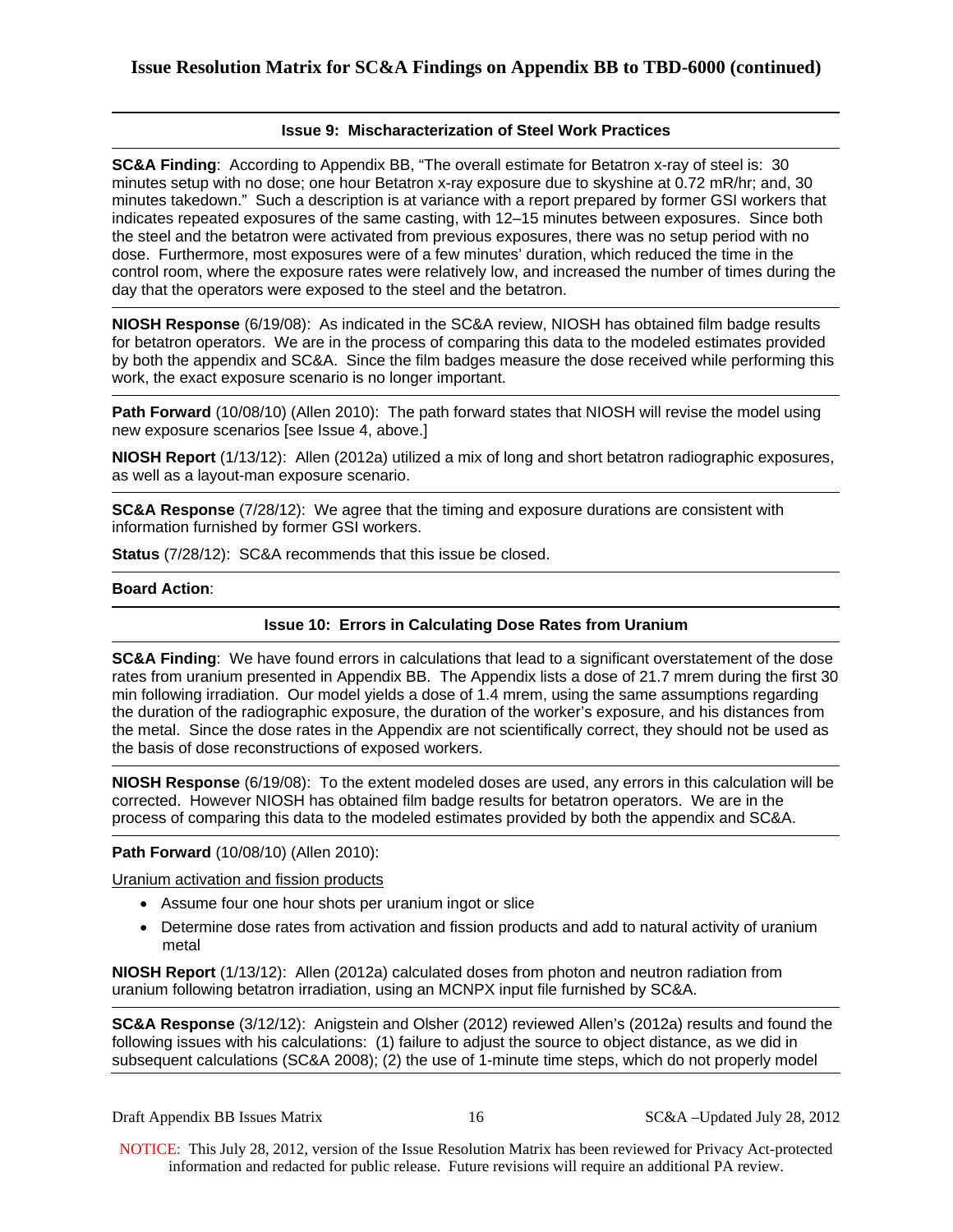the rapidly decaying residual nuclides; (3) the use of MCNPX version 26e, released as a beta version in November 2007, rather than the current version, released in March 2011. These calculations will not affect the bounding photon dose, since the betatron operator would still not be the maximally exposed individual, they could lead to an increase in the neutron dose, since the betatron operator is the only individual addressed by the analyses that was exposed to neutron radiation prior to 1963.

#### **Board Action:**

**Status** (7/28/12)**: Open**

# **Issue 11: Underestimate of Doses to Other Workers**

**SC&A Finding**: Appendix BB states that workers who did not work in the betatron building and did not routinely handle steel or uranium within 2 h following the x-ray exposure should be assigned a "dose" rate of 0.72 mR/h. As discussed under Finding 4, there were many situations in which these other workers could have been exposed to much higher radiation levels.

**NIOSH Response** (6/19/08): This finding appears to be a included in finding #4. As noted, NIOSH is in the process of evaluating the affect of film badge data on the exposure models presented by both the appendix and SC&A.

**Path Forward** (10/08/10) (Allen 2010): The path forward addresses developing new exposure scenarios based on all the information that has come to NIOSH since the appendix was approved.

(1/13/12): Allen (2012a) stated that, in assessing doses from betatron operations, dose reconstructors will choose the most favorable exposure scenario (i.e., betatron operator or layout man) in each case.

**SC&A Response** (7/28/12): We agree that the most favorable exposure scenario should be applied in all dose reconstructions. The same procedure should be extended to reconstructing the doses from external exposure to sealed sources. If such instructions are included in the revised Appendix BB, we will recommend that this issue be closed.

#### **Board Action**

**Status** (7/23/11)**: Open**

#### **Issue 12: Incorrect Calculation of Residual Surface Contamination and Resuspension**

**SC&A Finding:** The Appendix uses the same methods of calculating surface contamination and resuspension as were used in the main report (Scherpelz 2006). In SC&A's review of that report, we pointed out that calculating surface contamination on the basis of a settling velocity of 5 μm AMAD aerosol particles ignores the sloughing off of much larger flakes of uranium oxide that fall directly onto the floor. We also showed that a resuspension factor of  $10^{-6}$  m<sup>-1</sup> might understate the airborne concentrations by one or more orders of magnitude.

**NIOSH Response** (6/19/08): This finding indicates it is a reiteration of a comment from the Battelle-TBD-6000 review. Therefore the finding should be addressed in that review rather than here.

**Board Action (**6/20/12): The ABRWH, at its meeting in Santa Fe, NM, voted to task SC&A with reviewing the use of Allen's (2011a) surrogate data to characterize the airborne uranium concentrations during uranium handling operations at GSI.

**SC&A Response** (7/16/12): Anigstein (2012) found that the use of Allen's (2011a) surrogate data to characterize the airborne uranium concentrations during uranium handling operations at GSI not meet the five ABRWH criteria for the use of surrogate data.

Draft Appendix BB Issues Matrix 17 SC&A –Updated July 28, 2012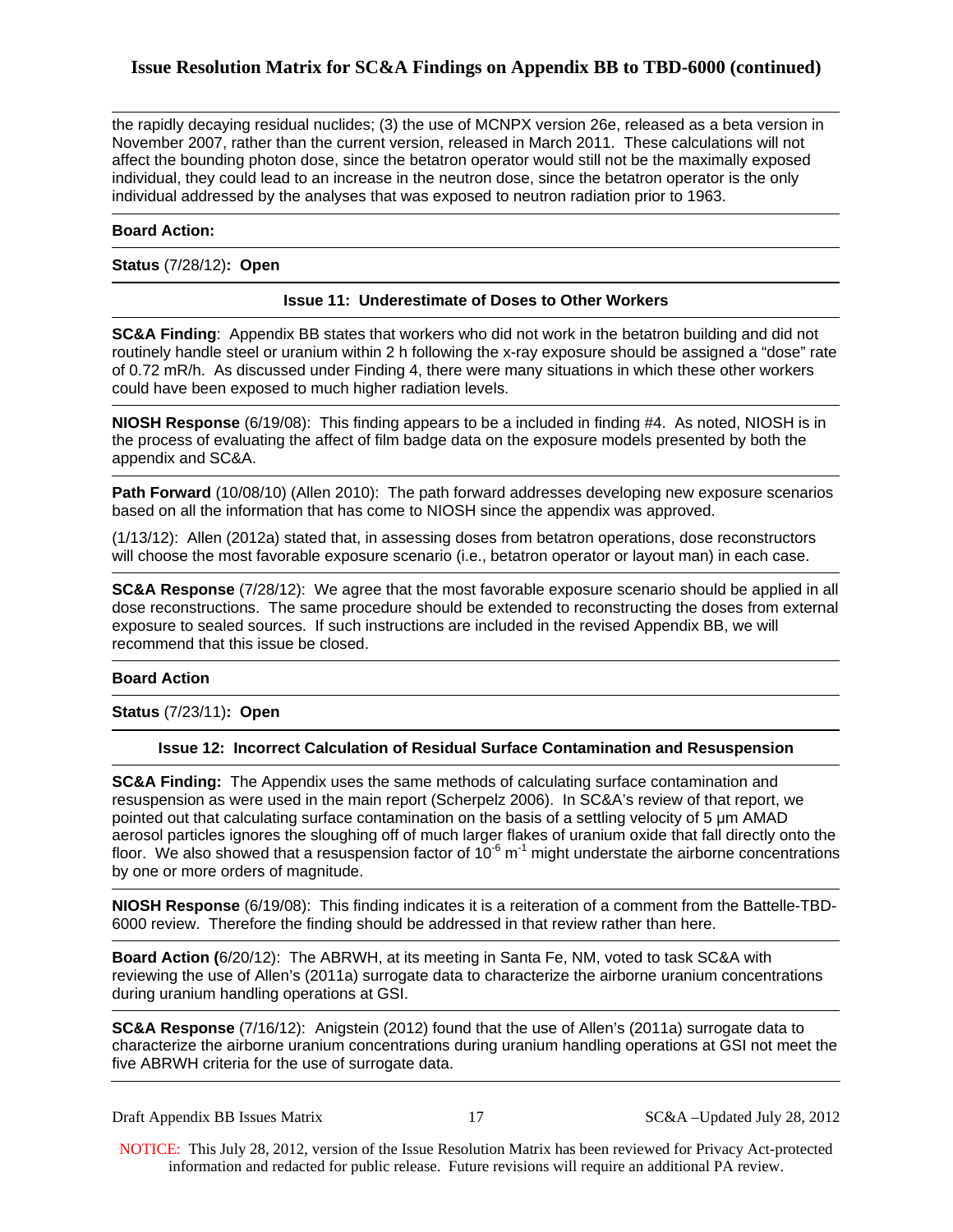7/25/12: Anigstein et al. (2012) issued a memo suggesting an alternative model for the calculation of uranium intakes at GSI that does not rely on surrogate data from other sites.

## **Status** (7/28/12)**: Open**

#### **Issue 13: Use of Incorrect Units**

**SC&A Finding**: The Appendix switches erratically between units of mrem and mR. The results of the skyshine calculations are stated as 0.72 mrem/h in Section BB.4.2, then as 0.72 mR/h in later sections. Dose rates are incorrectly stated in units of mR/h, which is an exposure rate. Uranium dose rates are stated in mrem, whereas our review of the output files from the Appendix BB analysis shows that the calculations were of air kerma, which is expressed in mrads. A notable misuse of units appears in the table in Section BB.4.5, where the dose to the skin from beta radiation is expressed as "R/yr." Beta radiation should not be expressed in roentgens, which only apply to photons.

**NIOSH Response** (6/19/08): We accept the comment and will correct the units in any future revisions to the appendix.

#### **Board Action**:

**Status** (7/28/12)**: In progress**, pending revision of Appendix BB.

Draft Appendix BB Issues Matrix 18 18 SC&A –Updated July 28, 2012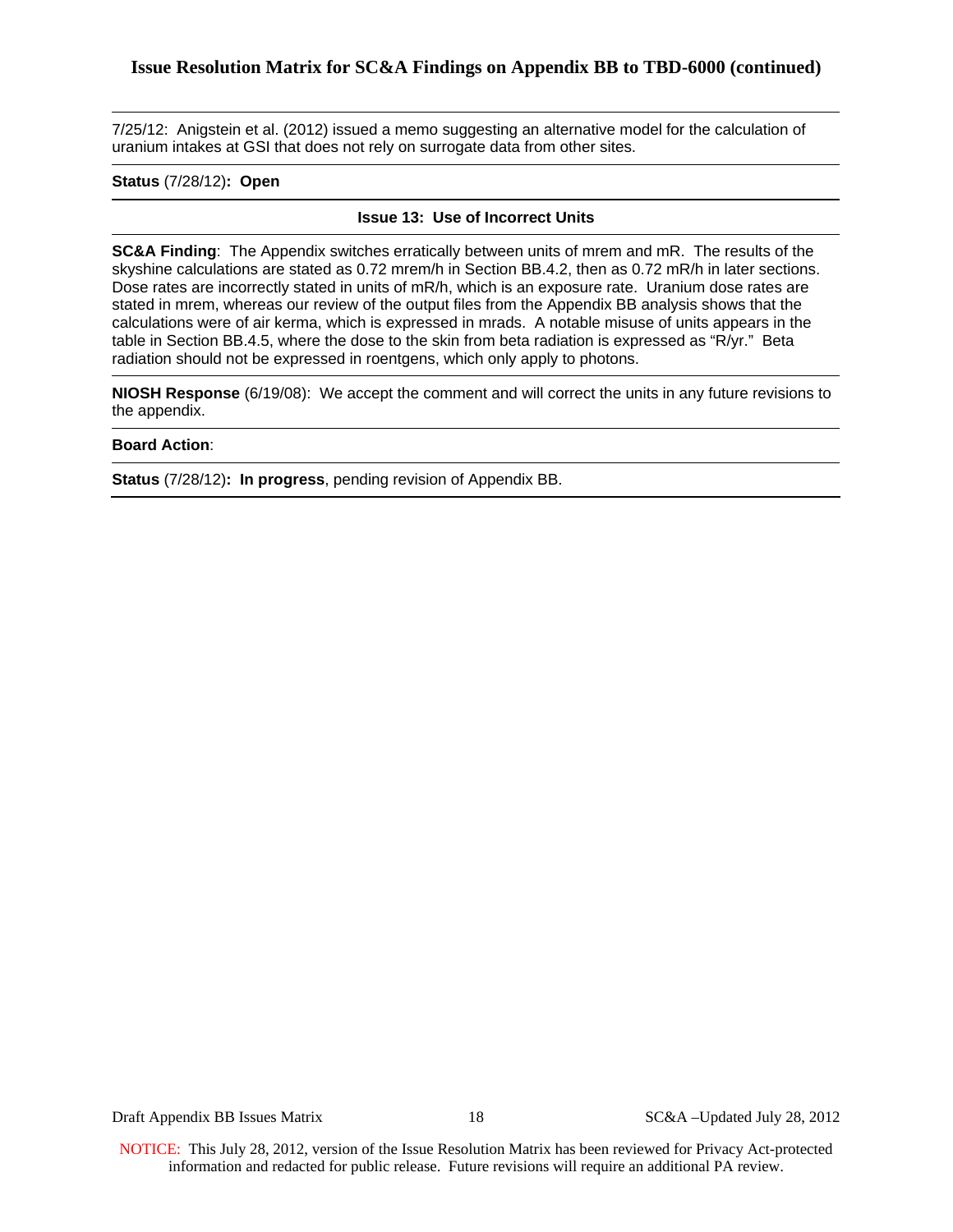# **References**

Advisory Board on Radiation and Worker Health, TBD-6000 Work Group (ABRWH). 2010. "Summary of Action Items and Issues from December 12 [*sic*], 2009 Meeting" [Note: Meeting was held on December 16, 2009] (MS Word metadata: Author Paul L. Ziemer, created 4/24/10.)

Allen, D. 2010. "Path Forward for GSI Appendix and ER Review." <http://www.cdc.gov/niosh/ocas/pdfs/dps/gsidpapxerrev.pdf>

Allen, D. 2011a. "Site Profile for Atomic Worker Employers that Worked Uranium Metals," Battelle-TBD-6000 Rev. 1. <http://www.cdc.gov/niosh/ocas/awedocs.html#b6000>

Allen, D. 2011b. "Battelle-TBD-6000 Appendix BB General Steel Industries: Dose Estimates for Portable Radiography Sources."<http://www.cdc.gov/niosh/ocas/pdfs/dps/gsidpradsrc0811.pdf>

Allen, D. 2012a. "Battelle-TBD-6000 Appendix BB General Steel Industries: Dose Estimates for Betatron Operations."

Allen, D. 2012b. "Battelle-TBD-6000 Appendix BB General Steel Industries: Addendum to Dose Estimates for Betatron Operations White Paper." <http://www.cdc.gov/niosh/ocas/pdfs/dps/niosh-btronadd-0312.pdf>

Allen, D. 2012c. "Battelle-TBD-6000 Appendix BB General Steel Industries: Response to SC&A Memo Dated May 30, 2012, Updated Review of Occupational Internal Dose at GSI." <http://www.cdc.gov/niosh/ocas/pdfs/dps/niosh-gsirc-060812.pdf>

Allen, D., and S. Glover. 2007. "Site Profiles for Atomic Weapons Employers that Worked Uranium and Thorium Metals - Appendix BB: General Steel Industries," Battelle-TBD-6000, Appendix BB, Rev. 0. <http://www.cdc.gov/niosh/ocas/pdfs/tbd/b-6000-apbb-r0.pdf>

Allis-Chalmers Manufacturing Company (Allis-Chalmers). 1951. "Betatron Instruction Manual." Milwaukee, Wisconsin: Author.

Anigstein, R. 2010a. "Review of NIOSH White Paper on Portable Radiography Sources at GSI." <http://www.cdc.gov/niosh/ocas/pdfs/abrwh/scarpts/sca-gsi-portradsrc-092710.pdf>

Anigstein, R. 2010b. "Reports of Interviews with Three Former GSI Employees."

Anigstein, R. 2011a. "Review of NIOSH Report on Portable Radiography Sources at GSI— August 2011."<http://www.cdc.gov/niosh/ocas/pdfs/abrwh/scarpts/sca-gsi-portradsrc-091511.pdf>

Anigstein, R. 2011b. "Update on the Use of Sealed Radioactive Sources at General Steel Industries." <http://www.cdc.gov/niosh/ocas/pdfs/dps/gsidp102011.pdf>

Anigstein, R. 2012. "Review of the Use of Surrogate Data for Estimating Intakes of Uranium at GSI." <http://www.cdc.gov/niosh/ocas/pdfs/abrwh/scarpts/sca-gsisd-r0.pdf>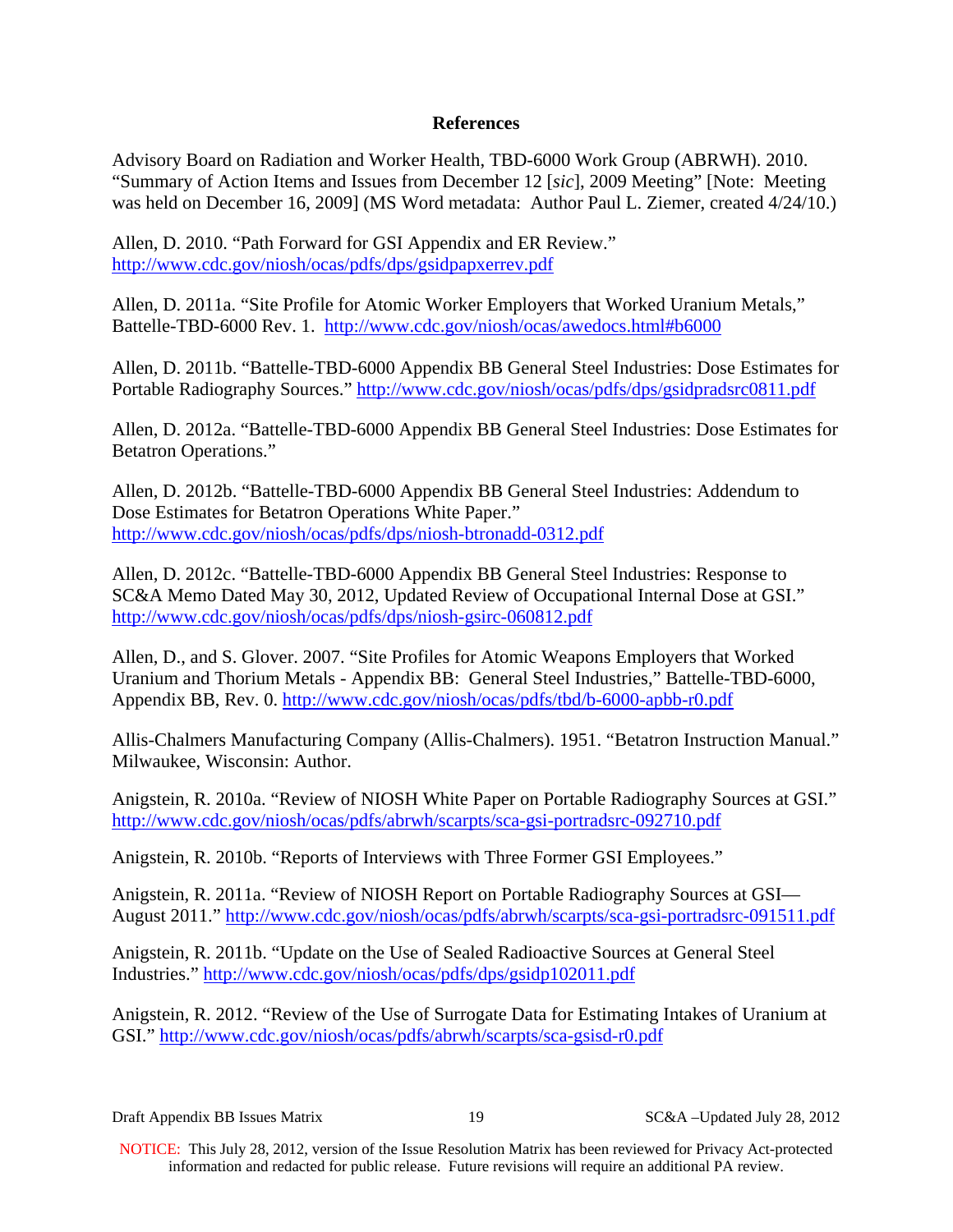Anigstein, R., S. F Marschke, and J. Mauro. 2012. "Alternative Model for the Calculation of Uranium Intakes at GSI." Memo to Advisory Board on Radiation and Worker Health Work Group on TBD-6000.

<http://www.cdc.gov/niosh/ocas/pdfs/abrwh/scarpts/sca-gsi-uint-072512.pdf>

Anigstein, R., and J. Mauro. 2012a. "Review of 'Addendum to Dose Estimates for Betatron Operations White Paper'." Memo to Advisory Board on Radiation and Worker Health Work Group on TBD-6000.

<http://www.cdc.gov/niosh/ocas/pdfs/abrwh/scarpts/sca-comts-nbtronadd-032512.pdf>

Anigstein, R., and J. Mauro. 2012b. "Update of 'Review of "Site Profiles for Atomic Weapons Employers That Worked Uranium and Thorium Metals - Appendix BB: General Steel Industries," Battelle-TBD-6000, Appendix BB,' Occupational Internal Dose." <http://www.cdc.gov/niosh/ocas/pdfs/abrwh/scarpts/sca-gsiocindose053012.pdf>

Anigstein, R., and J. Mauro. 2012c. "Reply to NIOSH Response to SC&A Memo Dated May 30, 2012." Memo to Advisory Board on Radiation and Worker Health Work Group on TBD-6000. <http://www.cdc.gov/niosh/ocas/pdfs/abrwh/scarpts/sca-gsiid-061112.pdf>

Anigstein, R., and R. H. Olsher. 2012. "Response to 'Battelle-TBD-6000 Appendix BB General Steel Industries: Dose Estimates for Betatron Operations'." <http://www.cdc.gov/niosh/ocas/pdfs/abrwh/scarpts/scarespon2dcasgsi.pdf>.

Anigstein, R., J. Zlotnicki, R. H. Olsher, and J. Mauro. 2011. "Review of NIOSH Report on Response of Film Badges to High-Energy Photons." Memo to Advisory Board on Radiation and Worker Health Work Group on TBD-6000. <http://www.cdc.gov/niosh/ocas/pdfs/dps/gsidp102811.pdf>

International Commission on Radiological Protection (ICRP). 1997*.* "Conversion Coefficients for use in Radiological Protection against External Radiation," ICRP Publication 74. *Annals of the ICRP*, *26* (3/4). Tarrytown, New York: Elsevier Science, Inc.

Macievic, G. 2011. "Evaluation of the Response of Film Badges to High Energy Photons." <http://www.cdc.gov/niosh/ocas/pdfs/dps/gsidp100411.pdf>

Murray, M. E., and K. S. Brown. 1994. "Results of the Independent Verification Survey at the Old Betatron Building, Granite City, Illinois (GSG001)," ORNL/RASA-94/2. Oak Ridge, Tennessee: Oak Ridge National Laboratory.

Murray, M. E., and M. S. Uziel. 1992. "Results of the Radiological Survey at the New Betatron Building, Granite City Steel Facility, Granite City, Illinois (GSG002)," ORNL/RASA-91/8. Oak Ridge, Tennessee: Oak Ridge National Laboratory.

S. Cohen & Associates (SC&A). 2008. "Review of 'Site Profiles for Atomic Weapons Employers That Worked Uranium and Thorium Metals - Appendix BB: General Steel Industries,' Battelle-TBD-6000, Appendix BB, Rev. 0" (March 17, 2008).

Draft Appendix BB Issues Matrix 20 SC&A –Updated July 28, 2012